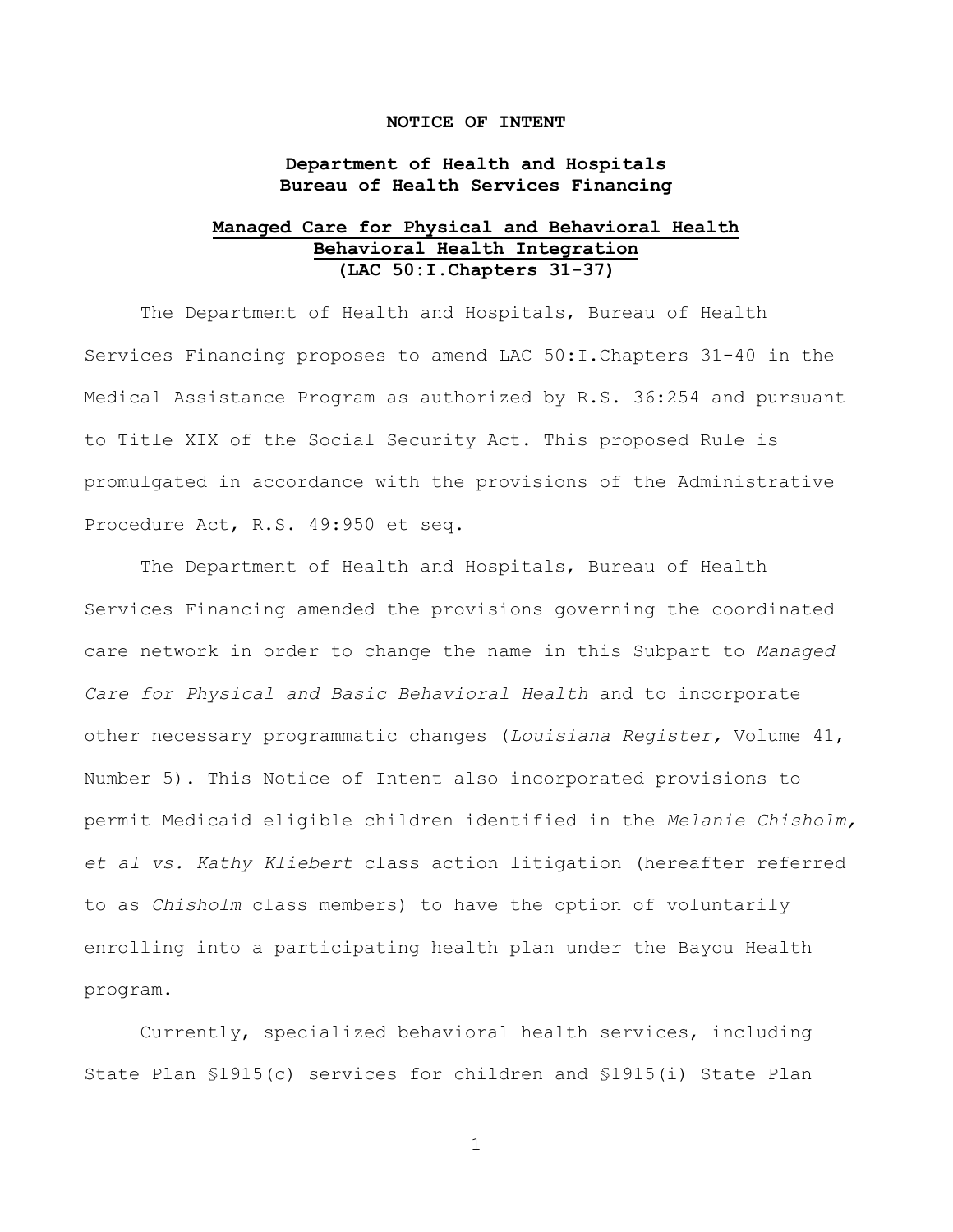services, are provided under the Louisiana Behavioral Health Partnership through a statewide management organization and carved out of the Bayou Health program.

The department now proposes to amend the provisions governing managed care for physical and basic behavioral health in order to reflect the integration of specialized behavioral health services into Bayou Health as a result of the narrowing of the statewide management organization's scope of service administration for certain behavioral health services. This proposed Rule will also amend the provisions governing recipient participation in order to enroll additional populations into Bayou Health that had been exempt/excluded from participation.

## **Title 50**

# **PUBLIC HEALTH-MEDICAL ASSISTANCE Part I. Administration**

**Subpart 3. Managed Care for Physical and Basic Behavioral Health Chapter 31. General Provisions**

#### **§3101. Introduction**

A. – A.5. ...

B. Effective for dates of service on or after February

December 1, 2015, the department will operate a managed care delivery system for an expanded array of services to include comprehensive, integrated physical and basic behavioral health (basic and specialized) services, named the Bayou Health program, utilizing one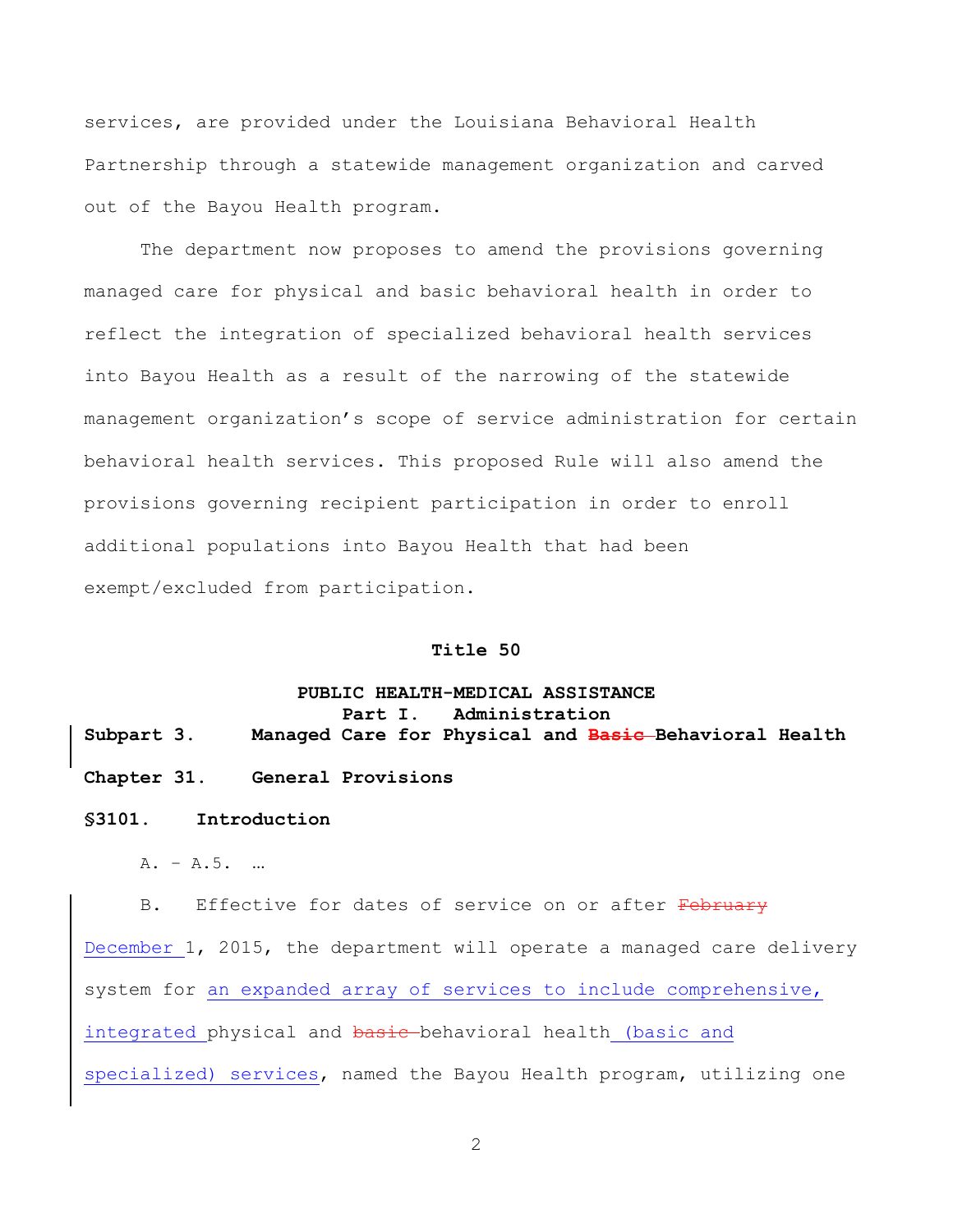model, a risk bearing managed care organization (MCO), hereafter referred to as a "MCO".

C. The department will continue to administer the determinations of savings realized or refunds due to the department for dates of service from February 1, 2012 through January 31, 2015 described in the primary care case management plan (CCN-S) contract.It is the department's intent to procure the provisions of healthcare services statewide to Medicaid enrollees participating in the Bayou Health program from risk bearing MCOs through the competitive bid process.

1. The number of MCOs shall be no more than required to meet the Medicaid enrollee capacity requirements and ensure choice for Medicaid recipients as required by federal statute.

D. It is the department's intent to procure the provision of healthcare services statewide to Medicaid enrollees participating in the Bayou Health program from risk bearing MCOs through the competitive bid process.

1. The number of MCOs shall be no more than required to meet the Medicaid enrollee capacity requirements and ensure choice for Medicaid recipients as required by federal statute.D. – D.1. Repealed.

AUTHORITY NOTE: Promulgated in accordance with R.S. 36:254 and Title XIX of the Social Security Act.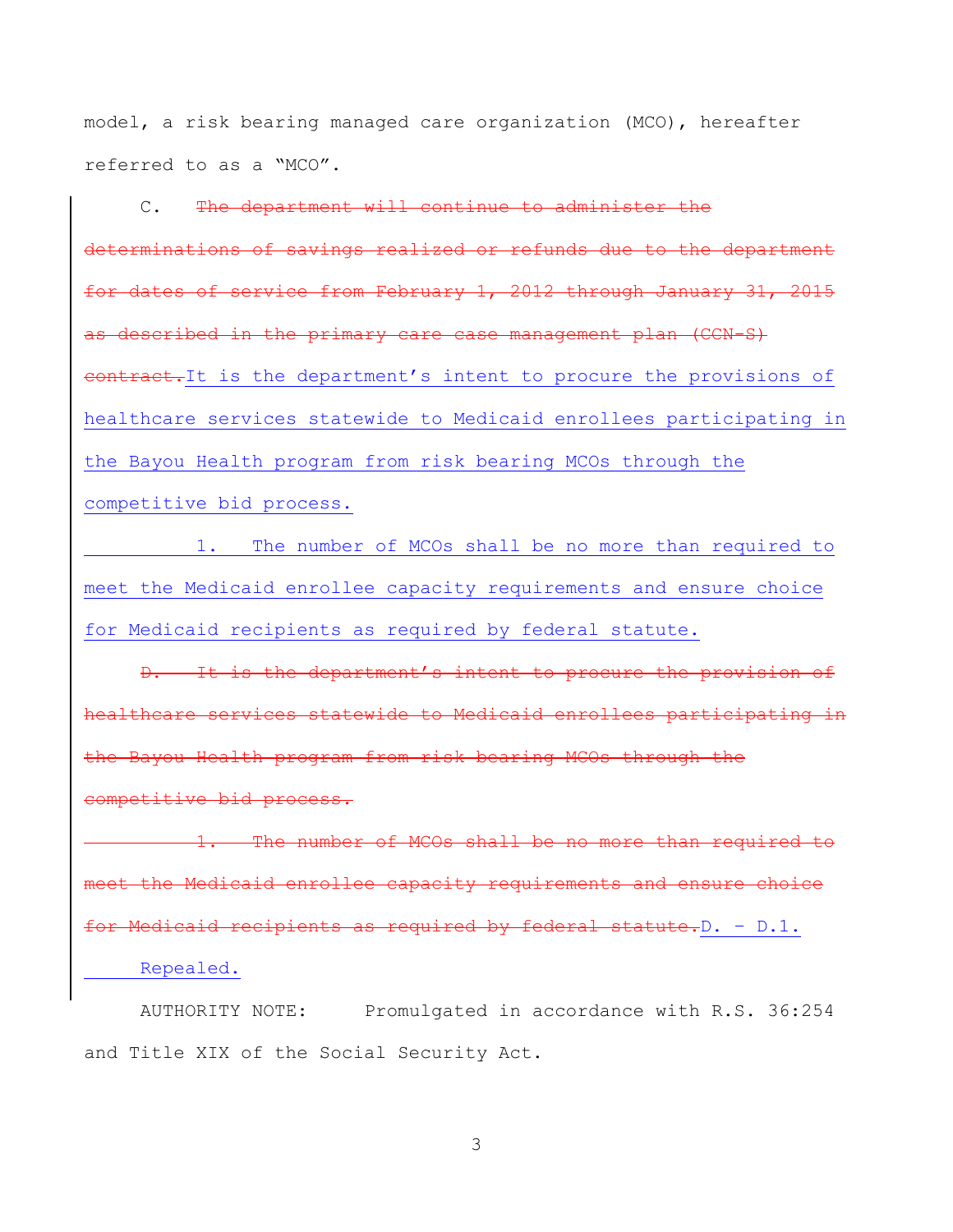HISTORICAL NOTE: Promulgated by the Department of Health and Hospitals, Bureau of Health Services Financing, LR 37:1573 (June 2011), amended LR 41:928 (May 2015), LR 41:

# **§3103. Recipient Participation**

A. The following Medicaid recipients shall be mandatory participants in coordinated care networks:

1. eategorically needy individualsmandatory enrollees:

a. children up to 19 years of age and their parents who are eligible under §1902 and §1931 of the Social Security Act (hereafter referred to as the Act) as poverty-level related groups  $\theta$ and optional groups of older children-and caretaker relatives;

b. qualified pregnant women and childrenparents and caretaker relatives who are eligible under \$1902 and \$<del>1905</del>-1931 of the Act;

c. aged, blind and disabled adults over the age of eligible under \$1619, \$1634, \$1902 and \$1905 of the Act. These individuals may be receiving cash payments through Supplemental Security Income (SSI) or have lost SSI eligibility due to a Social Security cost-of-living adjustment (COLA) or entitlement for, or an increase in Retirement, Survivors or Disability Insurance (RSDI) benefitsChildren's Health Insurance Program (CHIP) (Title XXI) children enrolled in Medicaid expansion program (LaCHIP Phase I, II, III);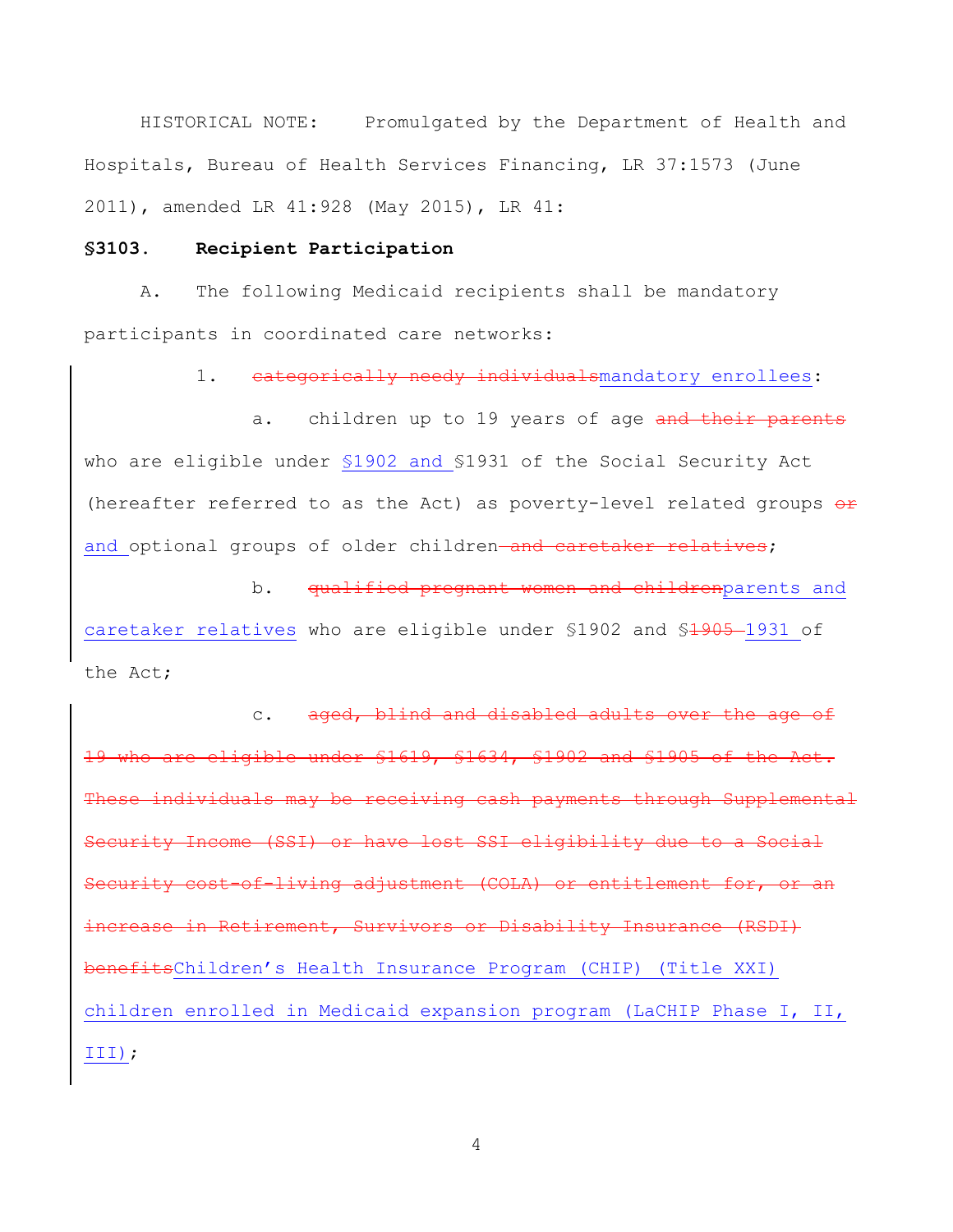d. uninsured women under the age of 65 who have been through the Centers for Disease Control National vical Cancer Early Detection Program and identified as being in need of treatment for breast and/or cervical cancer, including precancerous conditions and early stage cancer, and are not otherwise eligible for MedicaidCHIP (Title XXI) prenatal care option (LaCHIP Phase IV) and children enrolled in the separate, stand-alone CHIP program (LaCHIP Phase V);

e. uninsured pregnant women whose basis for eligibility is pregnancy, who are only eligible through the Louisiana Children's Health Insurance Program (LaCHIP) Prenatal Optionfor pregnancy-related services, and whose eligibility extends until 60 days after the pregnancy ends;

f. children enrolled in the Title XXI stand-alone CHIP program for low-income children under the age of 19 who do not otherwise qualify for Medicaid (LaCHIP Affordable Plan)non-dually eligible aged, blind, and disabled adults over the age of 19;

g. persons eligible through the Tuberculosis Infected Individual Programuninsured women under the age of 65 who have been screened through the Centers for Disease Control National Breast and Cervical Cancer Early Detection Program and identified as being in need of treatment for breast and/or cervical cancer, including pre-cancerous conditions and early stage cancer, and are not otherwise eligible for Medicaid;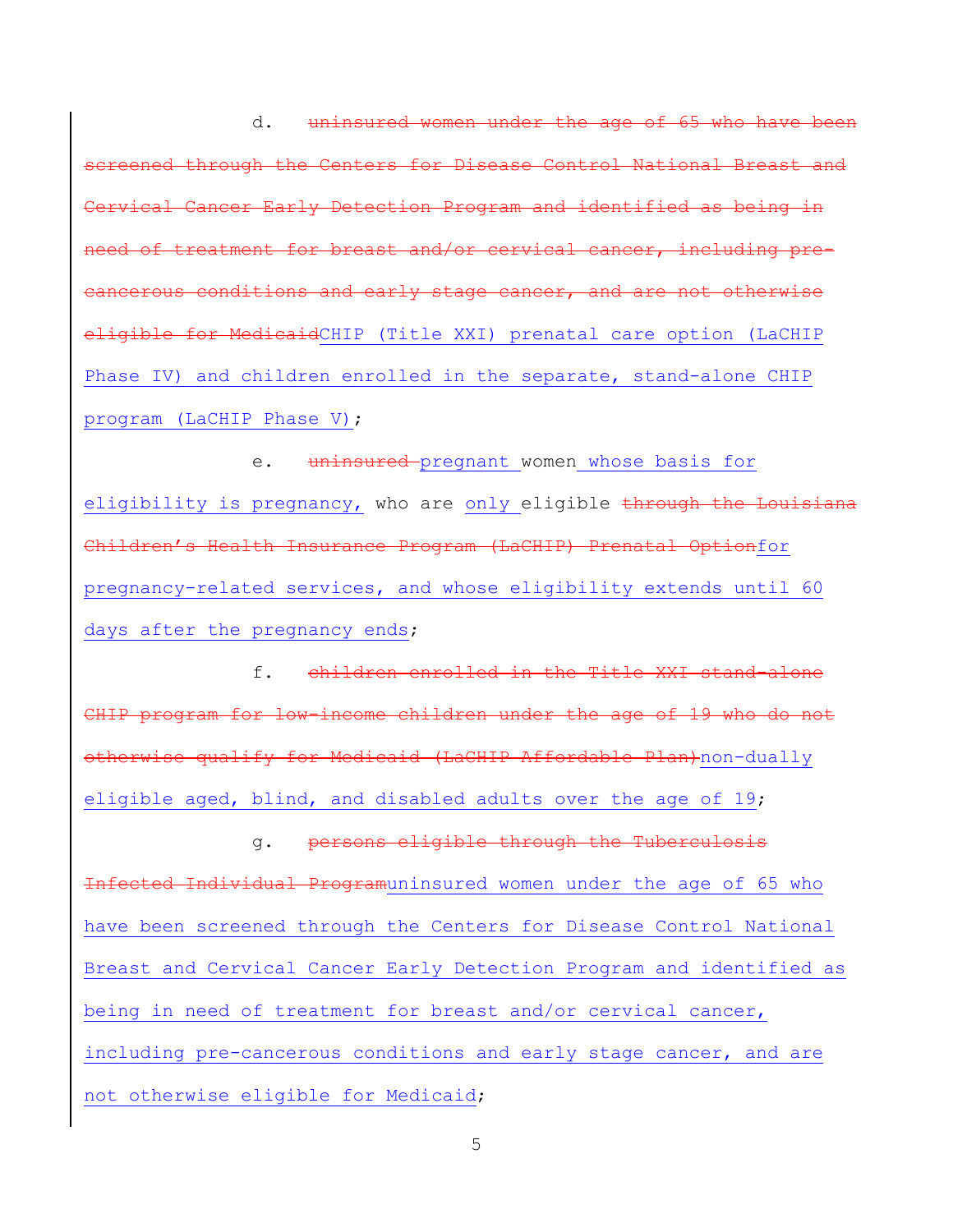h. individuals who are Native Americans/Alaskan Natives and members of a federally recognized tribeeligible through the Tuberculosis Infected Individual Program; or

i. children under the age of 19 who are: former foster care children eligible under §1902(a)(10)(A)(i)(IX) and (XVII) of the Act; or

i. eligible under \$1902(e)(3) of the Act and receiving Supplemental Security Income (SSI);

ii. in foster care or other out-of-home

placement;

iii. receiving foster care or adoption

assistance;

iv. receiving services through a family-

centered, community-based coordinated care system that receives grant

funds under §501(a)(1)(D) of Title V, and is defined by the

department in terms of either program participation of special health care needs; or

v. enrolled in the Family Opportunity Act Medicaid Buy-In Program; i. - v. Repealed.

j. individuals and families who have more income than is allowed for Medicaid eligibility, but who meet the standards for the Regular Medically Needy Program.

2. medically needy individuals: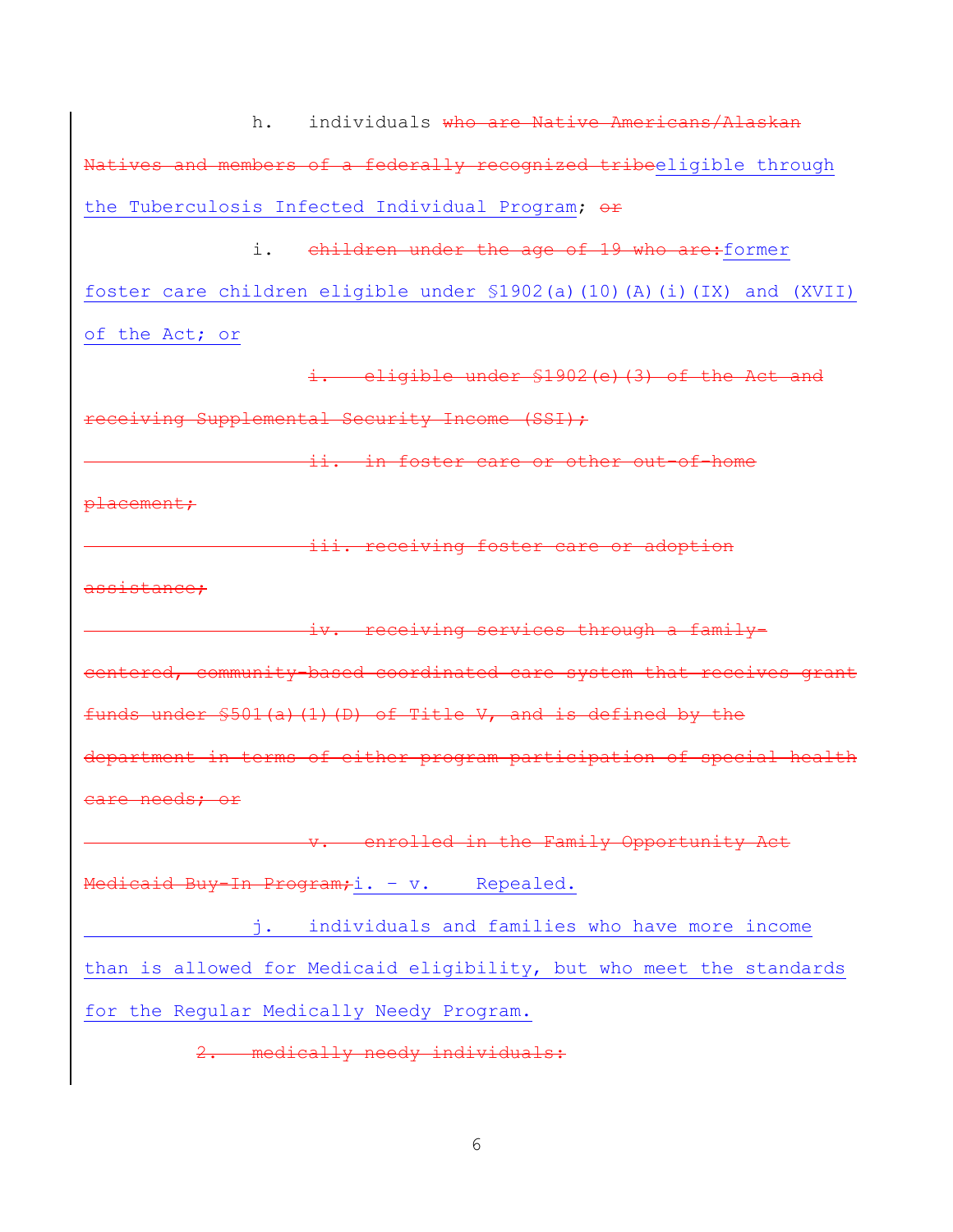|  |                                              |  |  |  |  |  | a. individuals and families who have more income                     |
|--|----------------------------------------------|--|--|--|--|--|----------------------------------------------------------------------|
|  |                                              |  |  |  |  |  | than is allowed for Medicaid eligibility, but who meet the standards |
|  | for the Regular Medically Needy Program; and |  |  |  |  |  |                                                                      |

individuals receiving hospice services who are not otherwise excluded because of their status as a Medicare dual eligible recipient, or a resident of a long-term care facility (nursing facility or intermediate care facility for persons with intellectual disabilities). 2. - 3. Repealed.

B. Mandatory, Voluntary Opt-In Participants

1. Participation in an MCO for the following participants is mandatory for specialized behavioral health and non-emergency medical transportation (NEMT) services only, and is voluntary for physical health services:

a. individuals who receive services under the authority of the following 1915(c) home and community-based services waivers-services; and

i. Adult Day Health Care (ADHC) waiver; ii. Community Choices Waiver (CCW); iii. New Opportunities Waiver (NOW); iv. Children's Choice (CC) waiver; v. Residential Options Waiver (ROW); and vi. Supports Waiver (SW); b. effective February 1, 2015, childrenindividuals under the age of 21 who are otherwise eligible for Medicaid, and who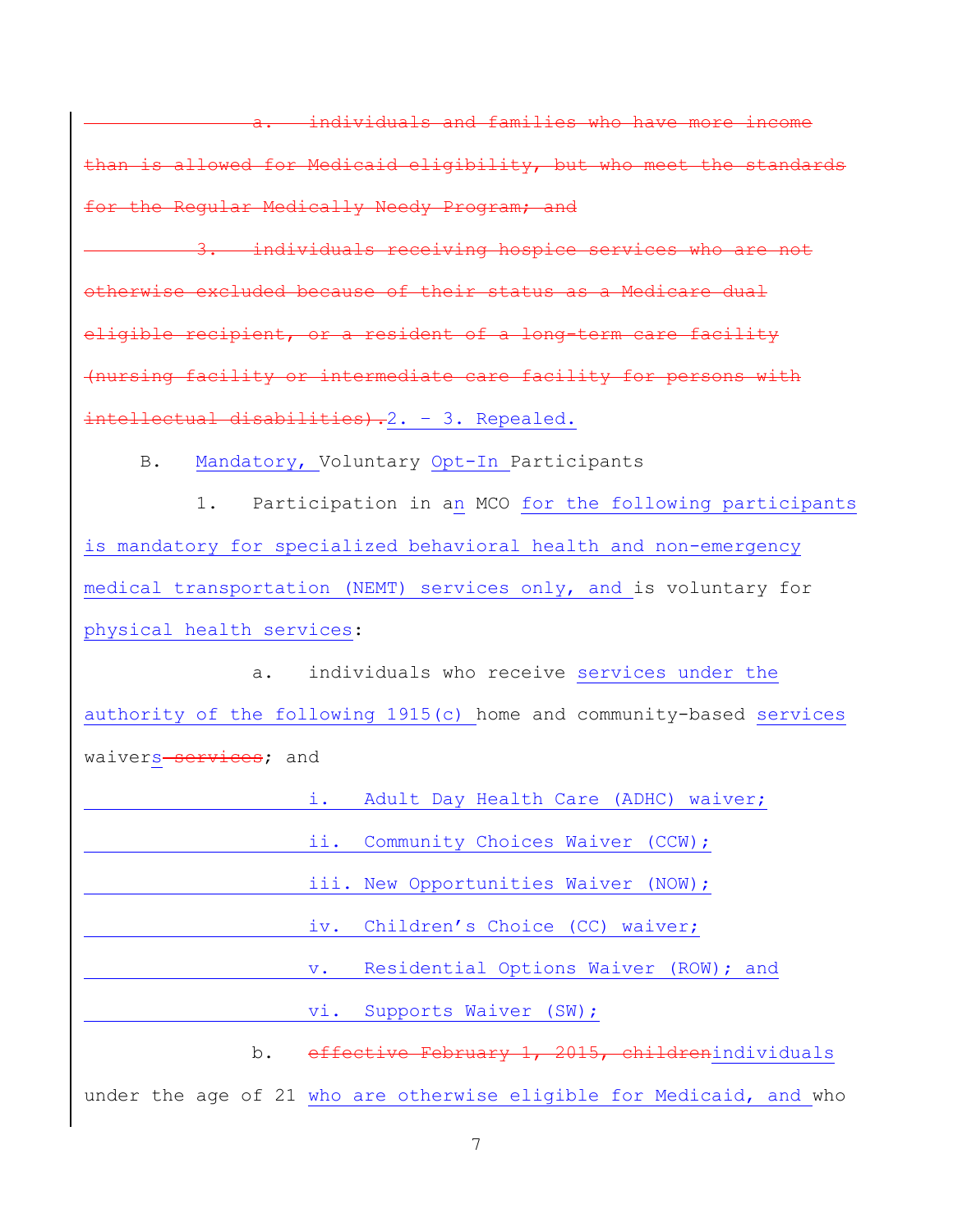are listed on the New Opportunities WaiverDHH Office for Citizens with Developmental Disabilities' Request for Services Registry. These children are identified as *Chisholm* class members:

i. ...

ii. *Chisholm* class members and home and community-based waiver recipients shall be exempt from the autoassignment process and must proactively seek enrollment into an available health planRepealed.

C. The enrollment broker will ensure that all participants notified at the time of enrollment that they may request disenrollment from the MCO at any time for cause. All voluntary opt-in populations can dis-enroll from the MCO and return to legacy Medicaid at any time without causeMandatory, voluntary opt-in populations may initially elect to receive physical health services through Bayou Health at any time.

D. Participation ExclusionMandatory, voluntary opt-in populations who elected to receive physical health services through Bayou Health, but returned to legacy Medicaid for physical health services, may return to Bayou Health for physical health services only during the annual open enrollment period.

The following Medicaid and/or CHIP recipients are from participation in a MCO and cannot voluntarily enroll in MCO. Individuals who:

a. are both Medicare and Medicaid recipients;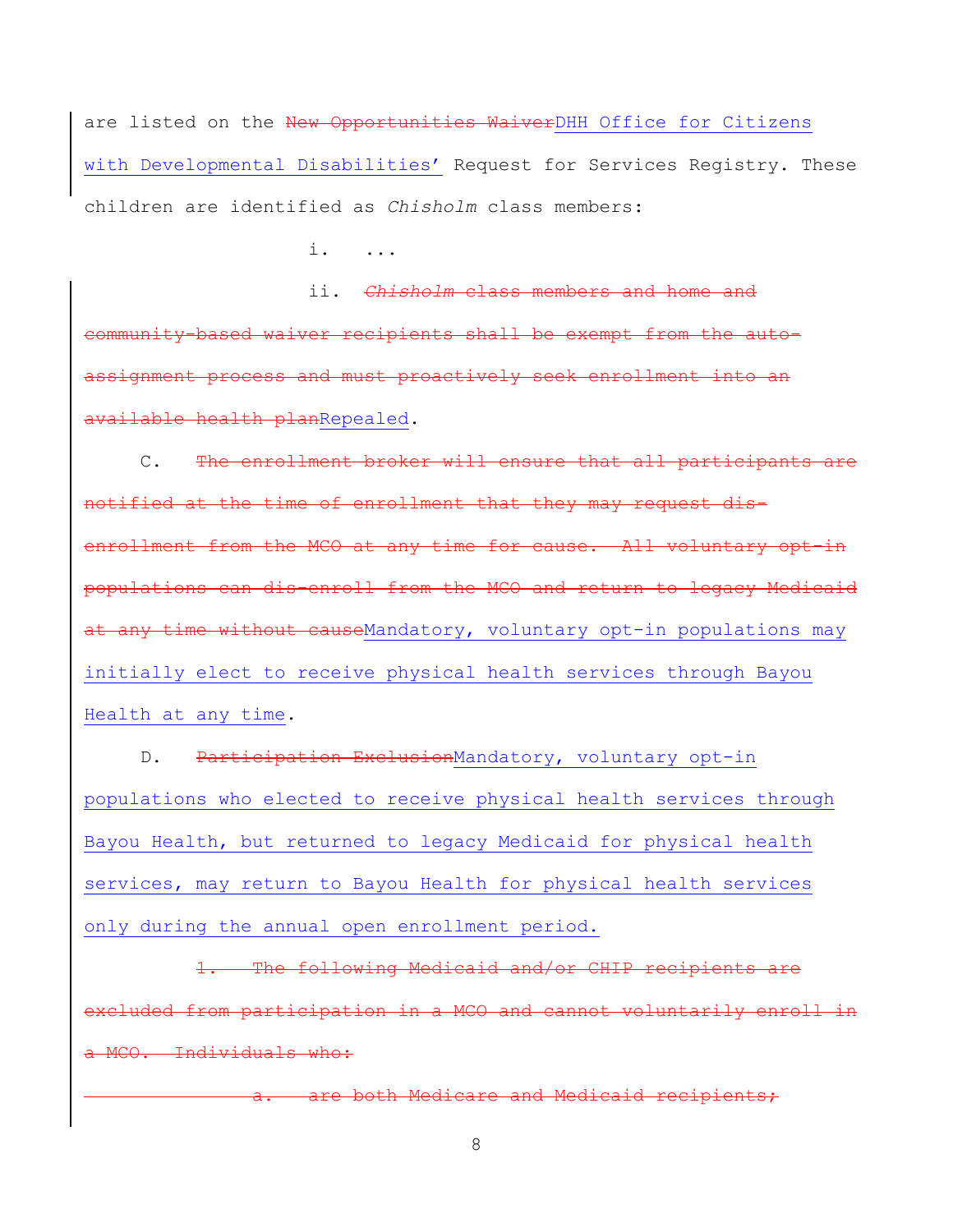b. reside in a long-term care facility (nursing facility or intermediate care facility for persons with intellectual disabilities);

c. receive services through the Program of All-Inclusive Care for the Elderly (PACE);

d. have a limited period of eligibility such as eligibility through the Spend-down Medically Needy Program or Emergency Services Only;

e. are participants in the Take Charge Plus Program; f. are participants in the Greater New Orleans Community Health Connection (GNOCHC) Program.1. – 1.f. Repealed.

E. The department reserves the right to institute a medical exemption process for certain medically high risk recipients that may warrant the direct care and supervision of a non-primary care specialist on a case by case basis. Mandatory MCO Populations -Specialized Behavioral Health Services Only

1. The following populations are mandatory enrollees in Bayou Health for specialized behavioral health services only:

a. individuals residing in nursing facilities; and b. individuals under the age of 21 residing in intermediate care facilities for persons with intellectual disabilities (ICF/ID).

F. Mandatory MCO Populations – Specialized Behavioral Health and NEMT Services Only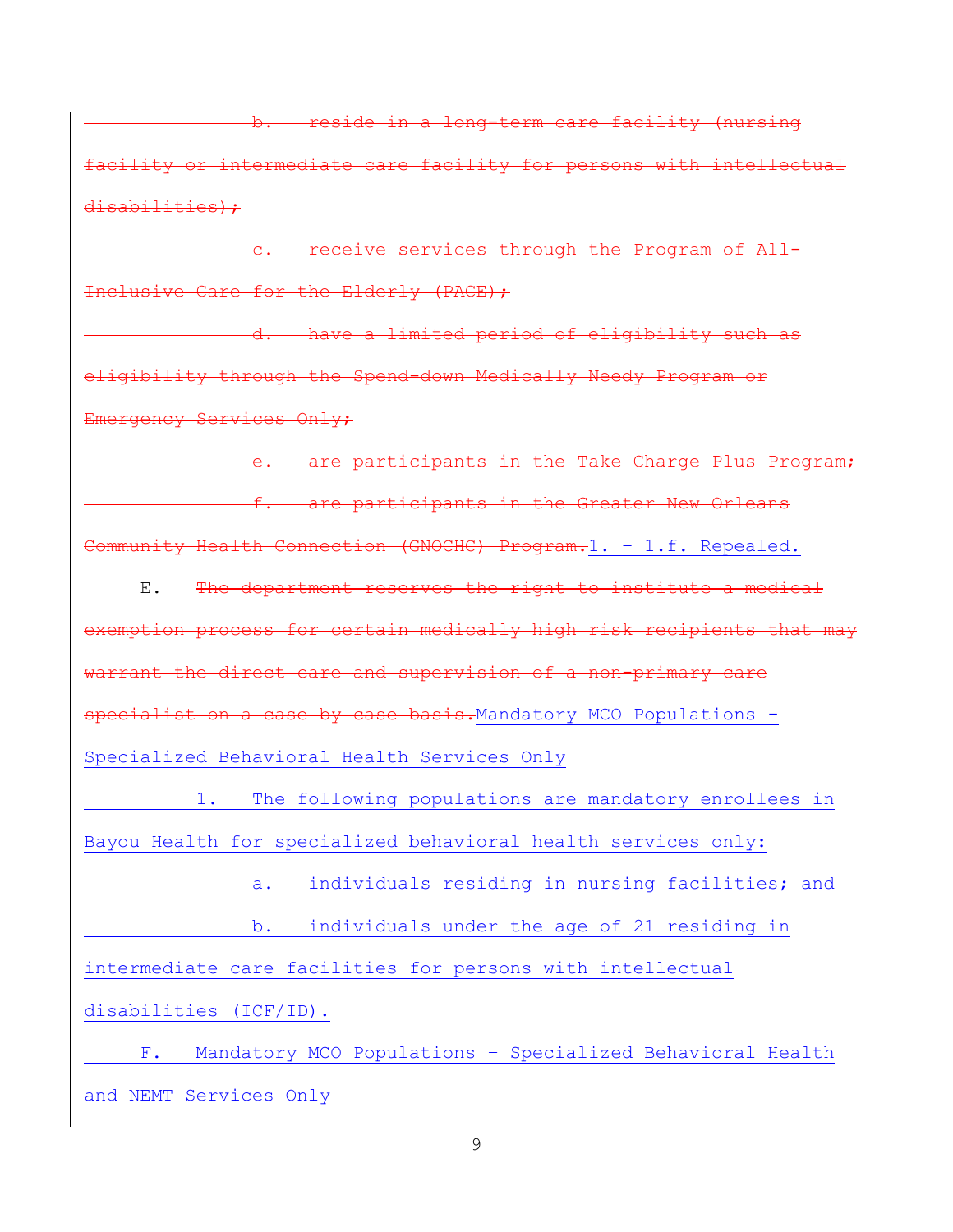| Individuals who receive both Medicare and Medicaid<br>1.              |
|-----------------------------------------------------------------------|
| (e.g. Medicaid dual eligibles) are mandatory enrollees in Bayou       |
| Health for specialized behavioral health and non-emergency medical    |
| transportation services only.                                         |
| The enrollment broker will ensure that all participants are<br>G.     |
| notified at the time of enrollment that they may request dis-         |
| enrollment from the MCO at any time for cause.                        |
| Participation Exclusion<br>Н.                                         |
| The following Medicaid and/or CHIP recipients are<br>1.               |
| excluded from participation in an MCO and cannot voluntarily enroll   |
| in an MCO. Individuals who:                                           |
| reside in an ICF/ID (adults);<br>a.                                   |
| are partial dual eligibles;<br>b.                                     |
| receive services through the Program for All-<br>$\mathsf{C}$ .       |
| Inclusive Care for the Elderly (PACE);                                |
| have a limited period of eligibility and<br>d.                        |
| participate in either the Spend-Down Medically Needy Program or the   |
| Emergency Services Only program;                                      |
| receive services through the Take Charge Plus<br>e.                   |
| program; or                                                           |
| are participants in the Greater New Orleans<br>f.                     |
| Community Health Connection (GNOCHC) Waiver program.                  |
| The department reserves the right to institute a medical<br>Ι.        |
| exemption process for certain medically high risk recipients that may |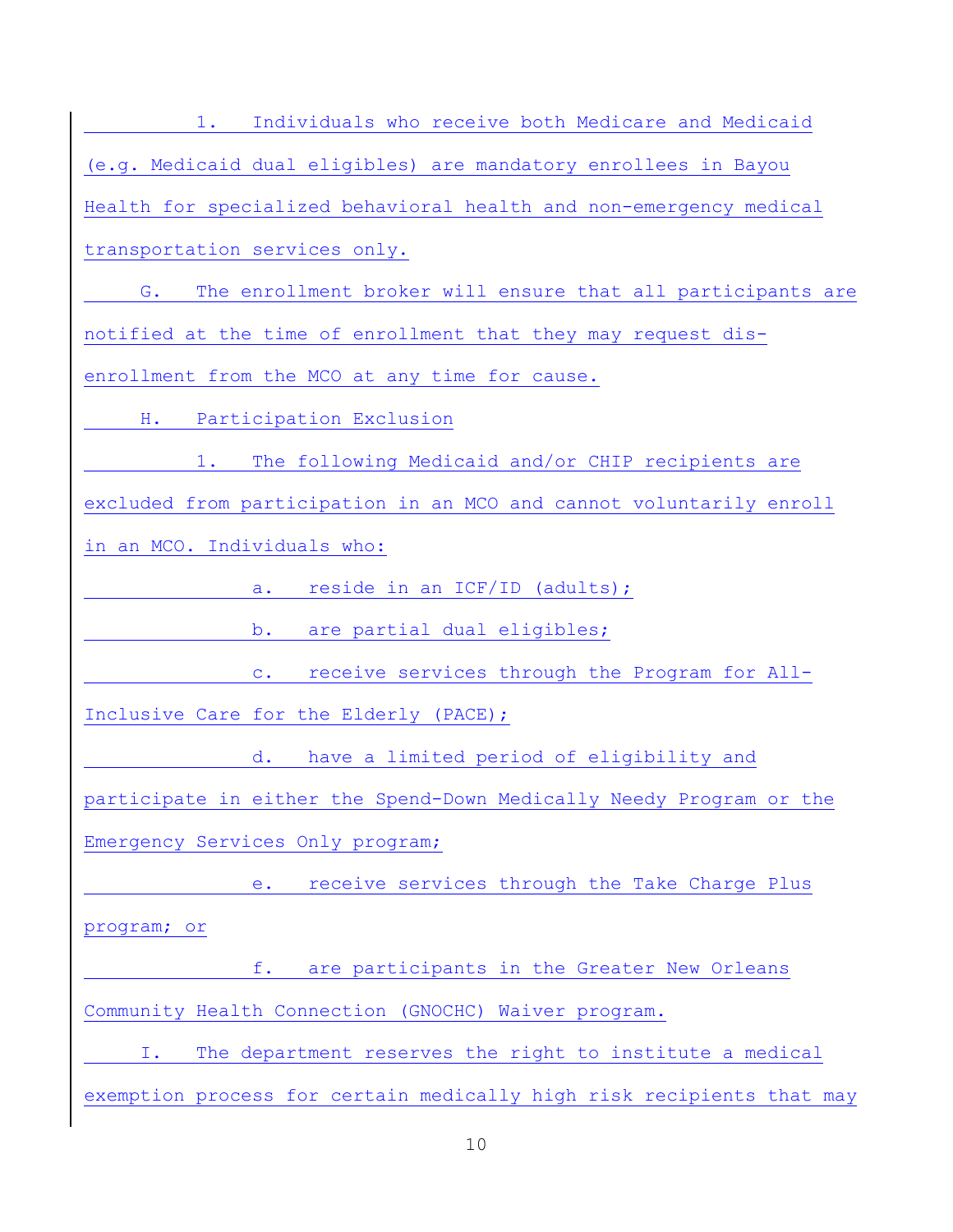warrant the direct care and supervision of a non-primary care specialist on a case by case basis.

AUTHORITY NOTE: Promulgated in accordance with R.S. 36:254 and Title XIX of the Social Security Act.

HISTORICAL NOTE: Promulgated by the Department of Health and Hospitals, Bureau of Health Services Financing, LR 36:2465 (November 2010), LR 37:680 (February 2011)], LR 37:1573 (June 2011), amended LR 40:310 (February 2014), LR 40:1096 (June 2014), LR 40:2258 (November 2014), LR 41:929 (May 2015), LR 41:

#### **§3105. Enrollment Process**

 $A = C.3...$ 

D. Enrollment of Newborns**.** Newborns of Medicaid eligible mothers who are enrolled at the time of the newborn's birth will be automatically enrolled with the mother's MCO, retroactive to the month of the newborn's birth. Special Open Enrollment Period for Specialized Behavioral Health Integration

1. If there is an administrative delay in enrolling the costs are incurred during that period, the member shall harmless for those costs and the MCO shall pay for these servicesThe department, through its enrollment broker, will provide an opportunity for all populations to be mandatorily enrolled into Bayou Health for specialized behavioral health services. These populations will be given a 60-day choice period to proactively choose an MCO.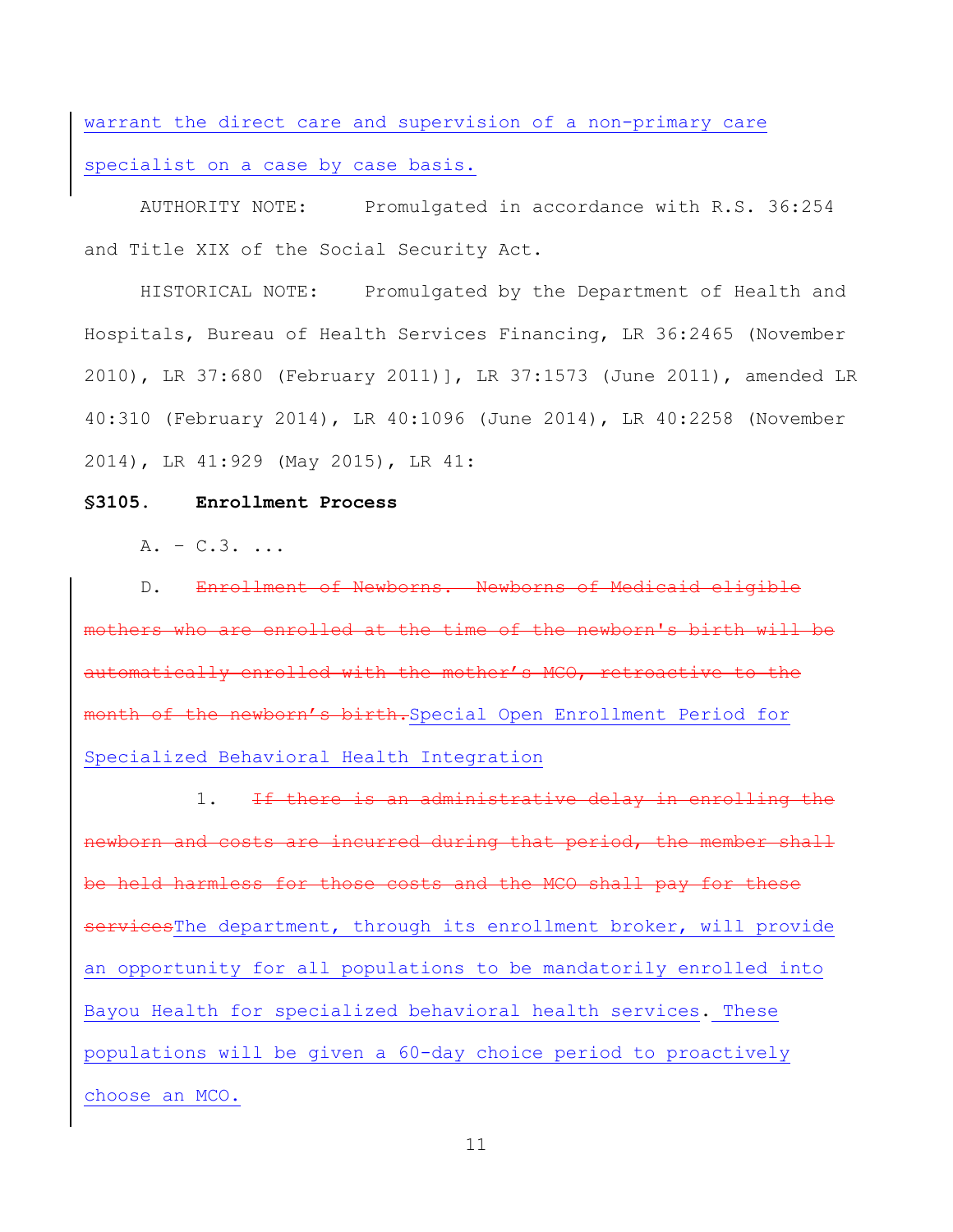2. The MCO and its providers shall be required to: a. report the birth of a newborn within 48 hours by requesting a Medicaid identification (ID) number through the department's online system for requesting Medicaid ID numbers; andEach potential MCO member shall receive information and the offer of assistance with making informed choices about the participating MCOs and the availability of choice counseling.

b. complete and submit any other Medicaid enrollment form required by the departmentRepealed.

3. During the special enrollment period, current members who do not proactively request reassignment will remain with their existing MCO.

4. These new members will be encouraged to make a choice among the participating MCOs. When no choice is made, auto-assignment will be used as outlined in §3105.G.2.a.

E. Selection of an MCOSpecial Enrollment Provisions for Mandatory, Opt-In Population Only

1. As part of the eligibility determination process, Medicaid and LaCHIP applicants, for whom the department determines eligibility, shall receive information and assistance with making informed choices about participating MCOs from the enrollment broker. These individuals will be afforded the opportunity to indicate the plan of their choice on their Medicaid financial application form or a subsequent contract with the department prior to determination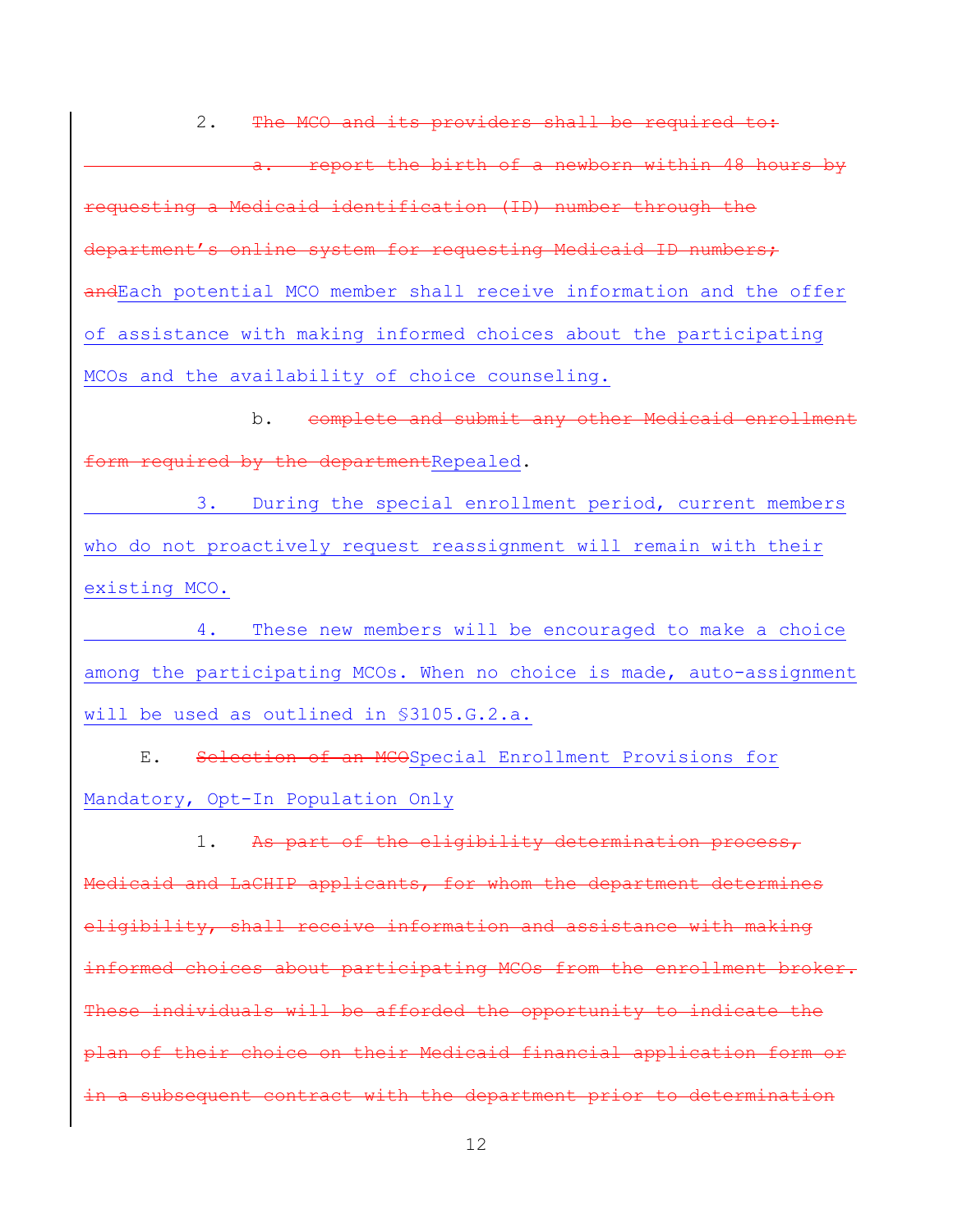of Medicaid eligibility.Mandatory, opt-in populations may request participation in Bayou Health for physical health services at any time. The effective date of enrollment shall be no later than the first day of the second month following the calendar month the request for enrollment is received. Retroactive begin dates are not allowed.

2. All new recipients who have made a proactive selection an MCO shall have that MCO choice transmitted to the Enrollment Broker immediately upon determination of Medicaid or LaCHIP eligibility. The member will be assigned to the MCO of their choosing unless the plan is otherwise restricted by the department. The enrollment broker will ensure that all mandatory, opt-in populations are notified at the time of enrollment of their ability to disenroll for physical health at any time. The effective date will be the first day of a month, and no later than the first day of the second month following the calendar month the request for disenrollment is received.

Recipients who fail to choose a CCN shall be automatically assigned to a CCN by the enrollment broker and the shall be responsible to assign the member to a PCP if a PCP is not selected at the time of enrollment into the CCN.

**Recipients of home and community-based** Chisholm class members shall be exempt from automati assignment to a CCN.2.a. - a.i. Repealed.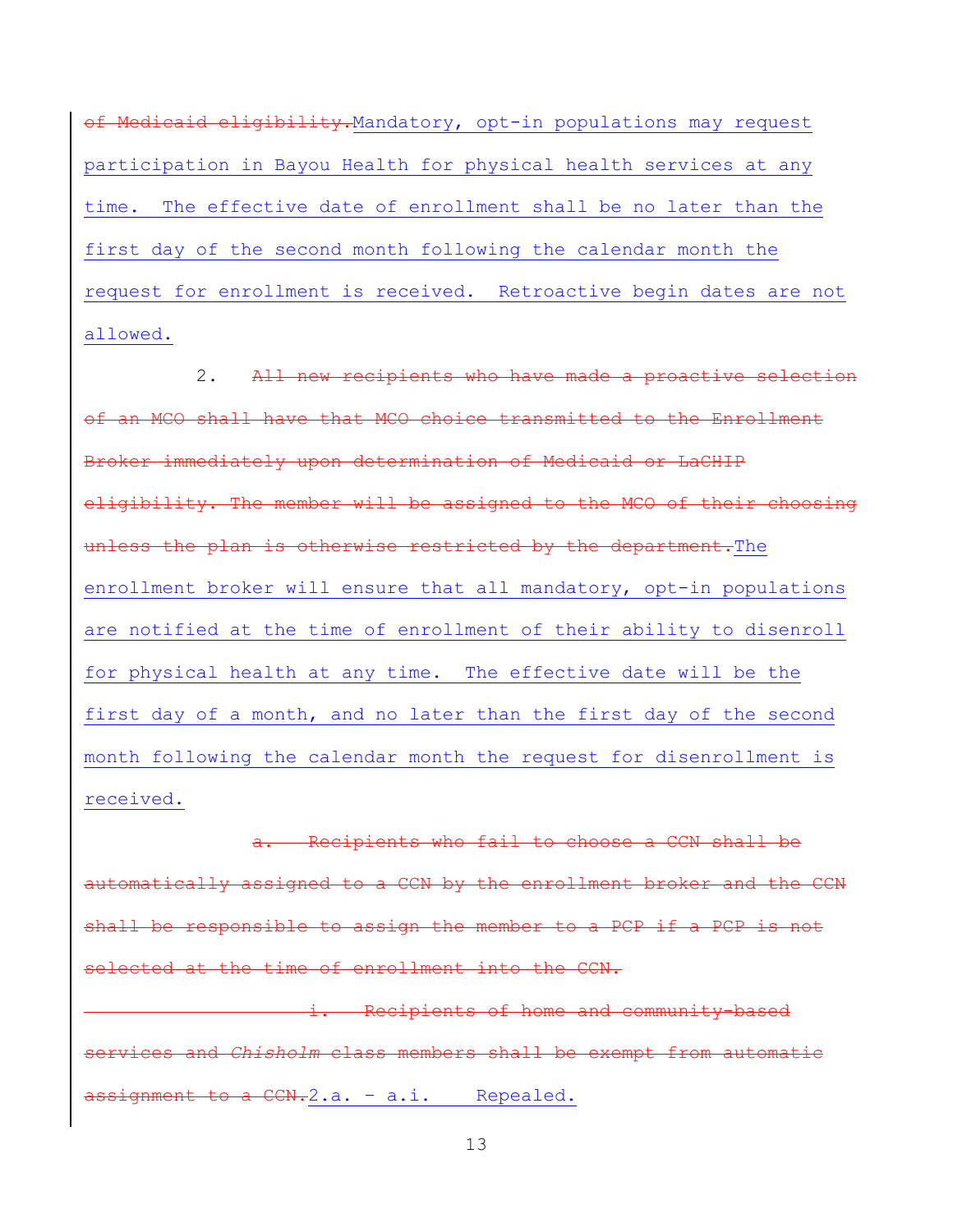3. All new recipients shall be immediately automatically assigned to an MCO by the enrollment broker if they did not select an MCO during the financial eligibility determination processFollowing an opt-in for physical health and selection of an MCO and subsequent 90-day choice period, these members will be locked into the MCO for 12 months from the effective date of enrollment or until the next annual enrollment period unless they elect to disenroll from physical health.

4. All new recipients will be given 90 days to change plans if they so choose. a. Recipients of home and community-based services and *Chisholm* class members shall be exempt from automatic assignment to an MCO. 5. The following provisions will be applicable for recipients who are mandatory participants. a. If there are two or more MCOs in a department designated service area in which the recipient resides, they shall select one. b. Recipients may request to transfer out of the MCO for cause and the effective date of enrollment into the new plan shall be no later than the first day of the second month following the calendar month that the request for disenrollment is filed.4. -5.b. Repealed.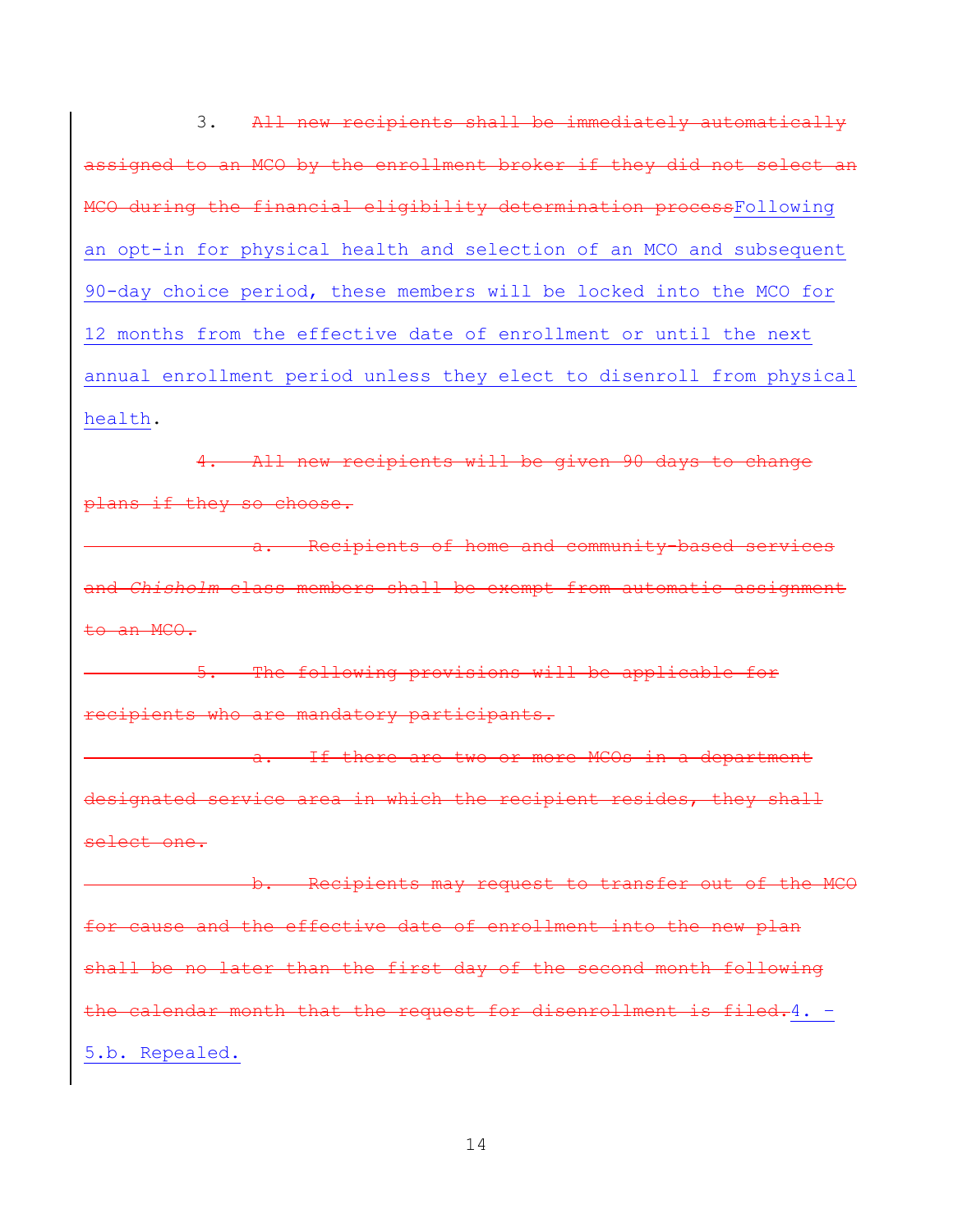F. Automatic Assignment ProcessEnrollment of Newborns. Newborns of Medicaid eligible mothers, who are enrolled at the time of the newborn's birth, will be automatically enrolled with the mother's MCO, retroactive to the month of the newborn's birth.

1. The following participants shall be automatically assigned to an MCO by the enrollment broker in accordance with the department's algorithm/formula and the provisions of §3105.E:If there is an administrative delay in enrolling the newborn and costs are incurred during that period, the member shall be held harmless for those costs and the MCO shall pay for these services.

a. mandatory MCO participants;

b. pregnant women with Medicaid eligibility limited to prenatal care, delivery, and post-partum services; and c. other recipients as determined by the

department.a. - c. Repealed.

2. The MCO automatic assignments shall take into consideration factors including, but not limited toand its providers shall be required to:

a. assigning members of family units to the same MCO report the birth of a newborn within 48 hours by requesting a Medicaid identification (ID) number through the department's online system for requesting Medicaid ID numbers; and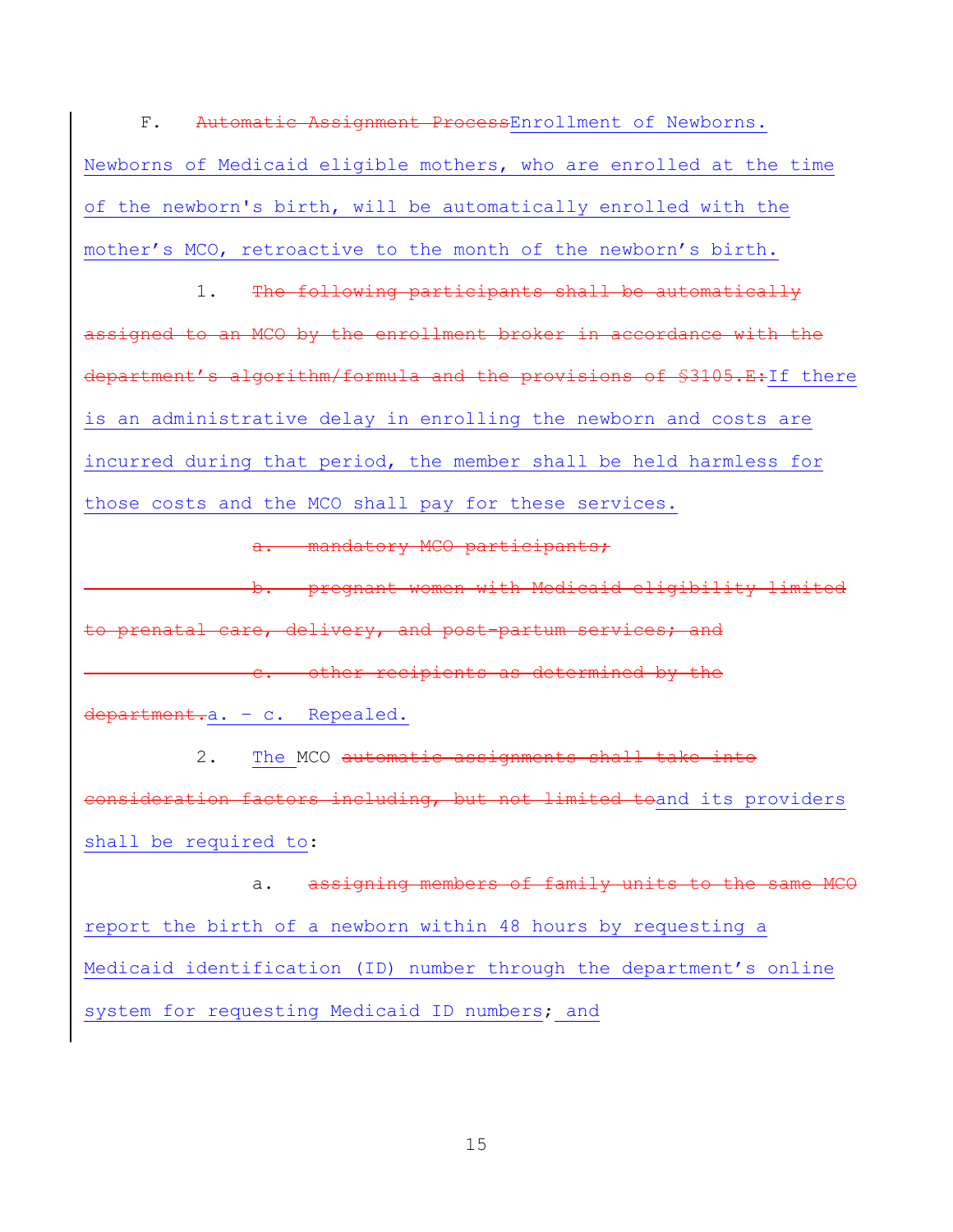b. existing provider-enrollee relationships; complete and submit any other Medicaid enrollment form required by the department.

previous MCO-enrollee relationship;

d. MCO capacity; and

MCO performance outcome indicators.

3. MCO assignment methodology shall be available to recipients upon request to the enrollment broker.c. - 3. Repealed.

G. Selection or Automatic Assignment of an Primary Care ProviderMCO

1. The MCO is responsible to develop a PCP automatic assignment methodology in accordance with the department's requirements for the assignment of a PCP to an enrollee who: As part of the eligibility determination process, Medicaid and LaCHIP applicants, for whom the department determines eligibility, shall receive information and assistance with making informed choices about participating MCOs from the enrollment broker. These individuals will be afforded the opportunity to indicate the plan of their choice on their Medicaid financial application form or in a subsequent contract with the department prior to determination of Medicaid eligibility.

does not make a PCP selection after being offered reasonable opportunity by the MCO to select a PCP;

selects a PCP within the MCO that has reache their maximum physician/patient ratio; or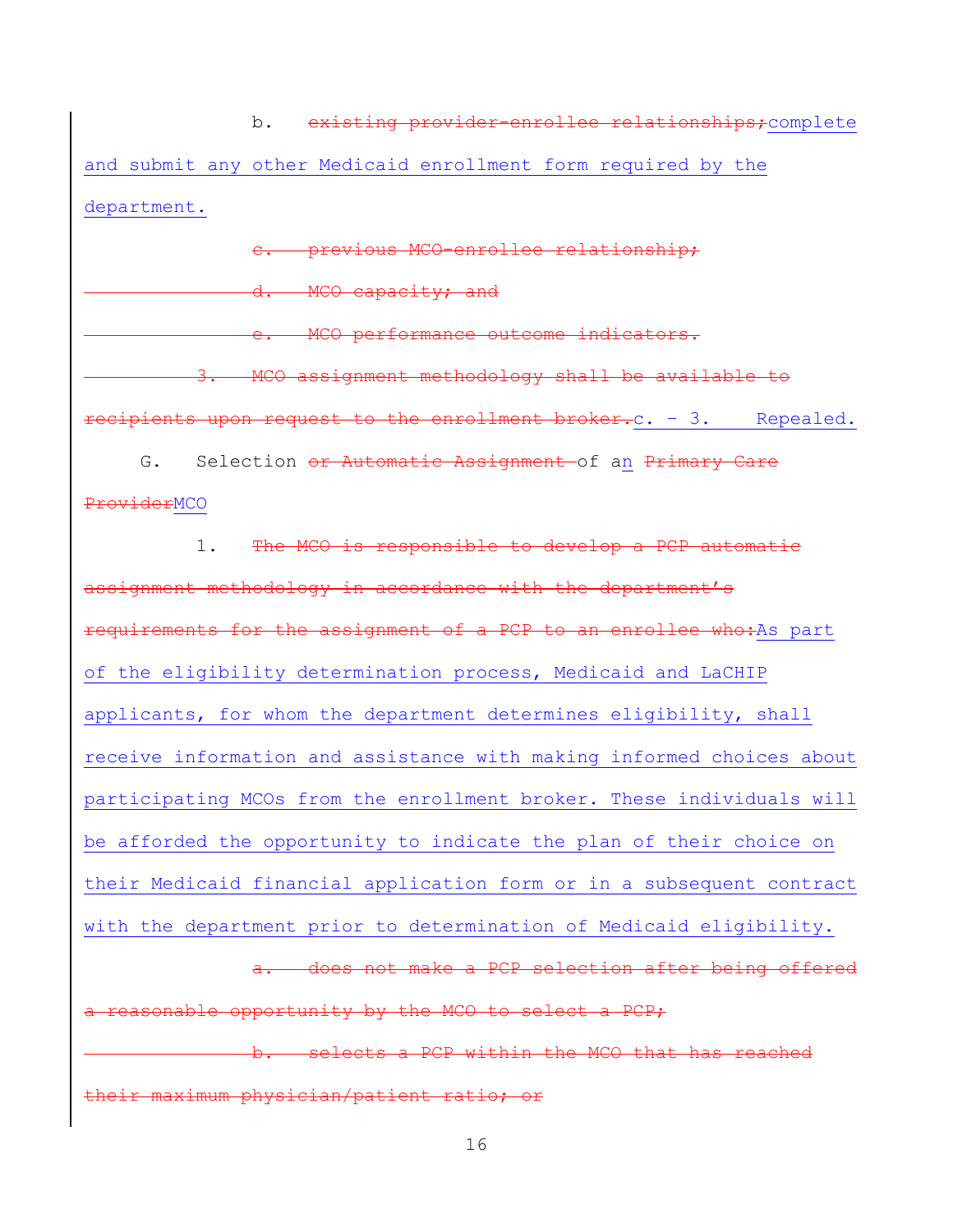selects a PCP within the MCO that has ions/limitations (e.g. pediatric only practice).a. - c. Repealed.

2. The PCP automatically assigned to the member shall be located within geographic access standards, as specified in the contract, of the member's home and/or who best meets the needs of member. Members for whom an MCO is the secondary payor will not be assigned to a PCP by the MCO, unless the member requests that the MCO do soAll new recipients who have made a proactive selection of an MCO shall have that MCO choice transmitted to the enrollment broker immediately upon determination of Medicaid or LaCHIP eligibility. The member will be assigned to the MCO of their choosing unless the plan is otherwise restricted by the department.

a. Recipients who fail to choose an MCO shall be automatically assigned to an MCO by the enrollment broker, and the MCO shall be responsible to assign the member to a primary care provider (PCP) if a PCP is not selected at the time of enrollment into the MCO.

b. For mandatory populations for all covered services as well as mandatory, specialized behavioral health populations, the auto-assignment will automatically enroll members using a hierarchy that takes into account family/household member enrollment, or a round robin method that maximizes preservation of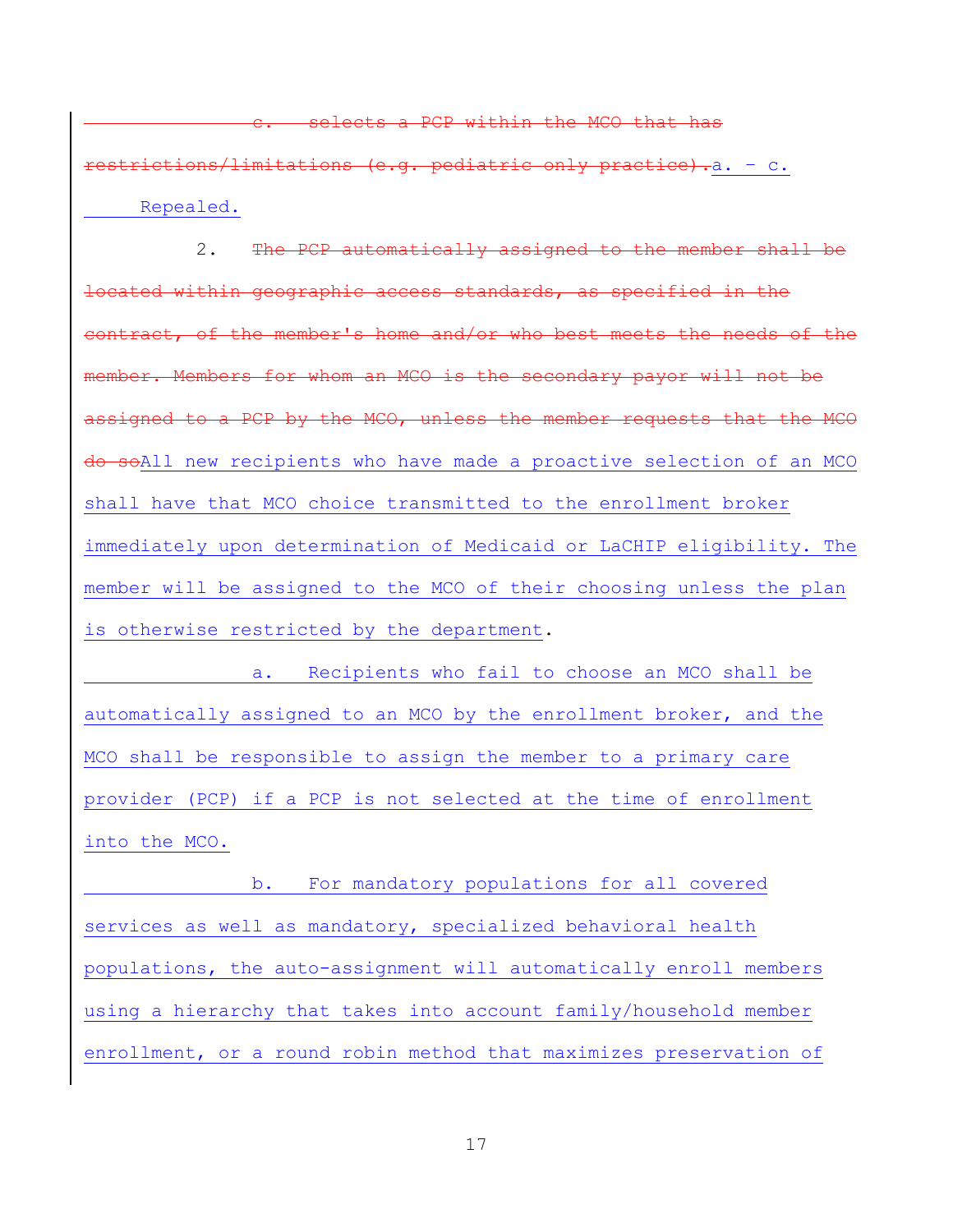existing specialized behavioral health provider-recipient relationships.

3. If the enrollee does not select an MCO and is automatically assigned to a PCP by the MCO, the MCO shall allow the enrollee to change PCP, at least once, during the first 90 days from the date of assignment to the PCP. Effective the ninety-first day, member may be locked into the PCP assignment for a period of up to nine months beginning from the original date that he/she was assigned to the MCOAll new recipients shall be immediately, automatically assigned to an MCO by the enrollment broker if they did not select an MCO during the financial eligibility determination process.

4. If a member requests to change his/her PCP for cause at any time during the enrollment period, the MCO must agree to grant the requestAll new recipients will be given 90 days to change plans if they so choose.

5. The following provisions will be applicable for recipients who are mandatory participants.

a. If there are two or more MCOs in a department designated service area in which the recipient resides, they shall select one.

b. Recipients may request to transfer out of the MCO for cause and the effective date of enrollment into the new plan shall be no later than the first day of the second month following the calendar month that the request for disenrollment is filed.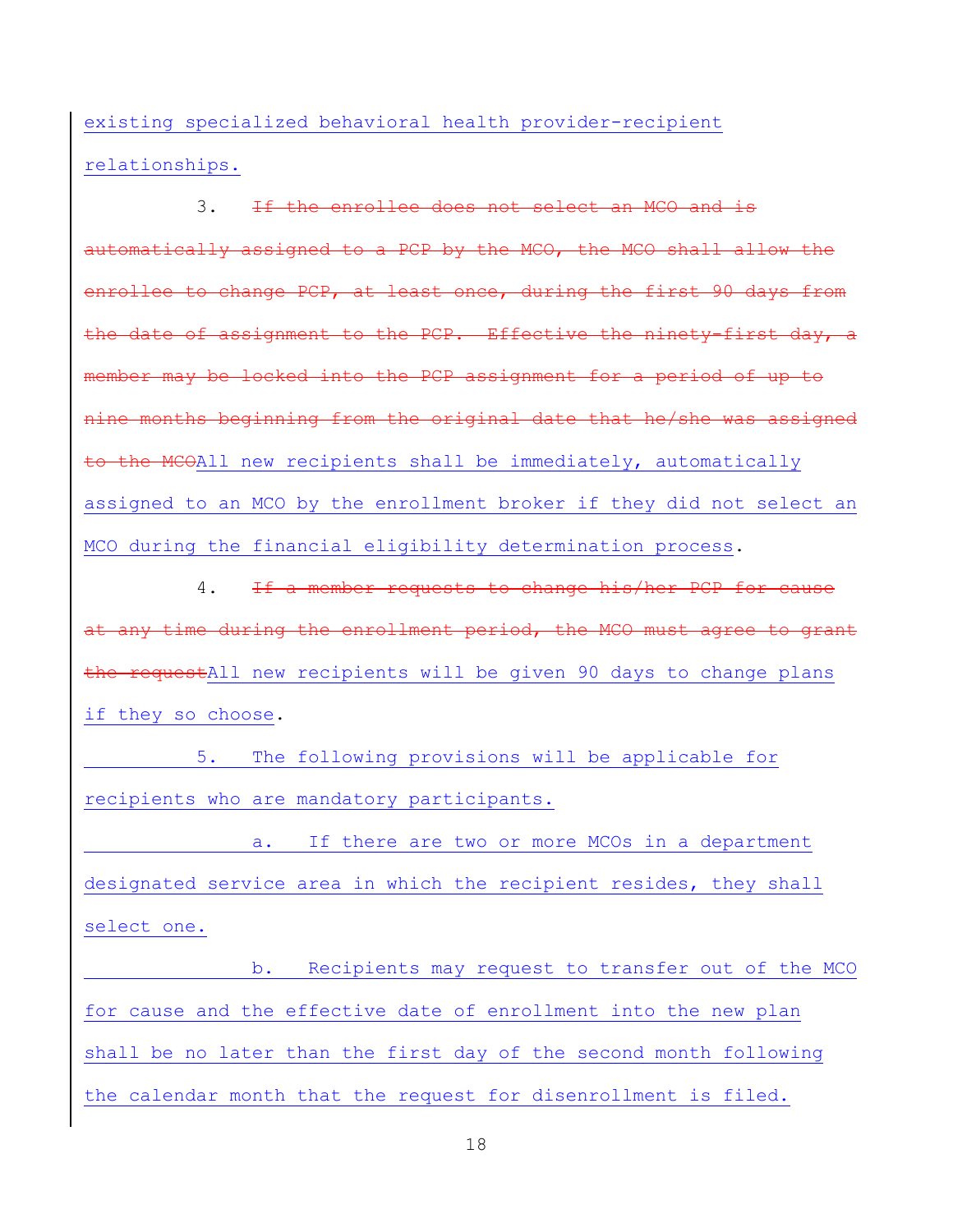# H. <del>Lock-In Period</del>Automatic Assignment Process

| Members have 90 days from the initial date of<br>1.                   |
|-----------------------------------------------------------------------|
| enrollment into an MCO in which they may change the MCO for any       |
| reason. Medicaid enrollees may only change MCOs without cause within  |
| the initial 90 days of enrollment in an MCO. After the initial 90-    |
| day period, Medicaid enrollees/members shall be locked into an MCO    |
| until the annual open enrollment period, unless disenrolled under one |
| of the conditions described in this Section. The following            |
| participants shall be automatically assigned to an MCO by the         |
| enrollment broker in accordance with the department's                 |
| algorithm/formula and the provisions of \$3105.E:                     |
| mandatory MCO participants, with the exceptions<br>a.                 |
| noted in $$3105.G.2.a.i.$                                             |
| b. pregnant women with Medicaid eligibility limited                   |
| to prenatal care, delivery and post-partum services; and              |
| other recipients as determined by the department.<br>$\mathtt{C}$ .   |
| 2. MCO automatic assignments shall take into                          |
| consideration factors including, but not limited to:                  |
| assigning members of family units to the same<br>a.                   |
| MCO;                                                                  |
| existing provider-enrollee relationships;<br>$b$ .                    |
| previous MCO-enrollee relationship;<br>$\mathtt{C}$ .                 |
| MCO capacity; and<br>d.                                               |
| MCO performance outcome indicators.<br>e.                             |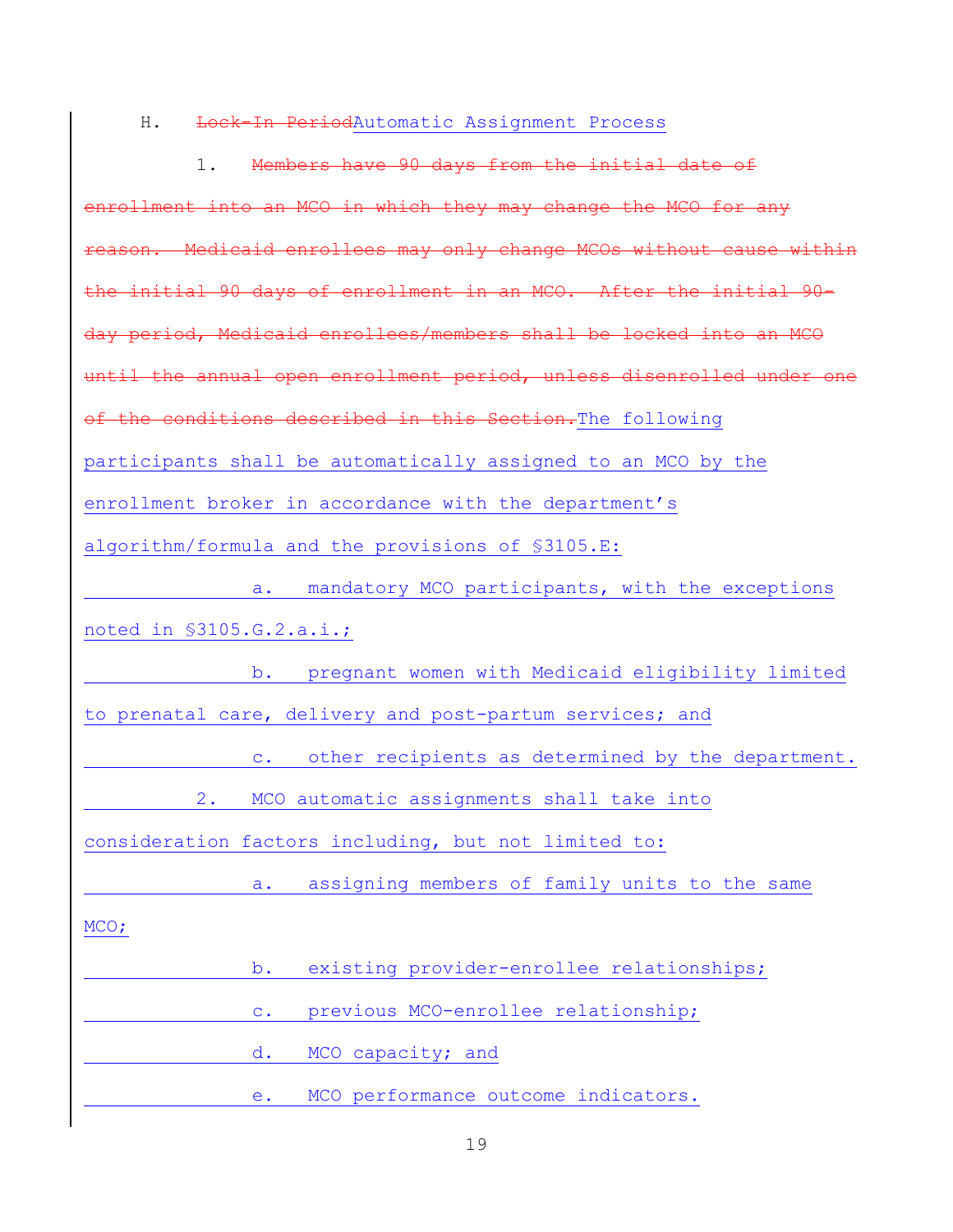3. MCO assignment methodology shall be available to recipients upon request to the enrollment broker.

I. Annual Open EnrollmentSelection or Automatic Assignment of a Primary Care Provider for Mandatory Populations for All Covered Services

1. The department will provide an opportunity for all MCO members to retain or select a new MCO during an annual open enrollment period. Notification will be sent to each MCO member and voluntary members who have opted out of participation in Bayou health at least 60 days prior to the effective date of the annual open enrollment. Each MCO member shall receive information and the offer of assistance with making informed choices about MCOs in their area and the availability of choice counseling. The MCO is responsible to develop a PCP automatic assignment methodology in accordance with the department's requirements for the assignment of a PCP to an enrollee who:

a. does not make a PCP selection after being offered a reasonable opportunity by the MCO to select a PCP;

b. selects a PCP within the MCO that has reached their maximum physician/patient ratio; or

c. selects a PCP within the MCO that has restrictions/limitations (e.g. pediatric only practice).

2. Members shall have the opportunity to talk with an enrollment broker representative who shall provide additional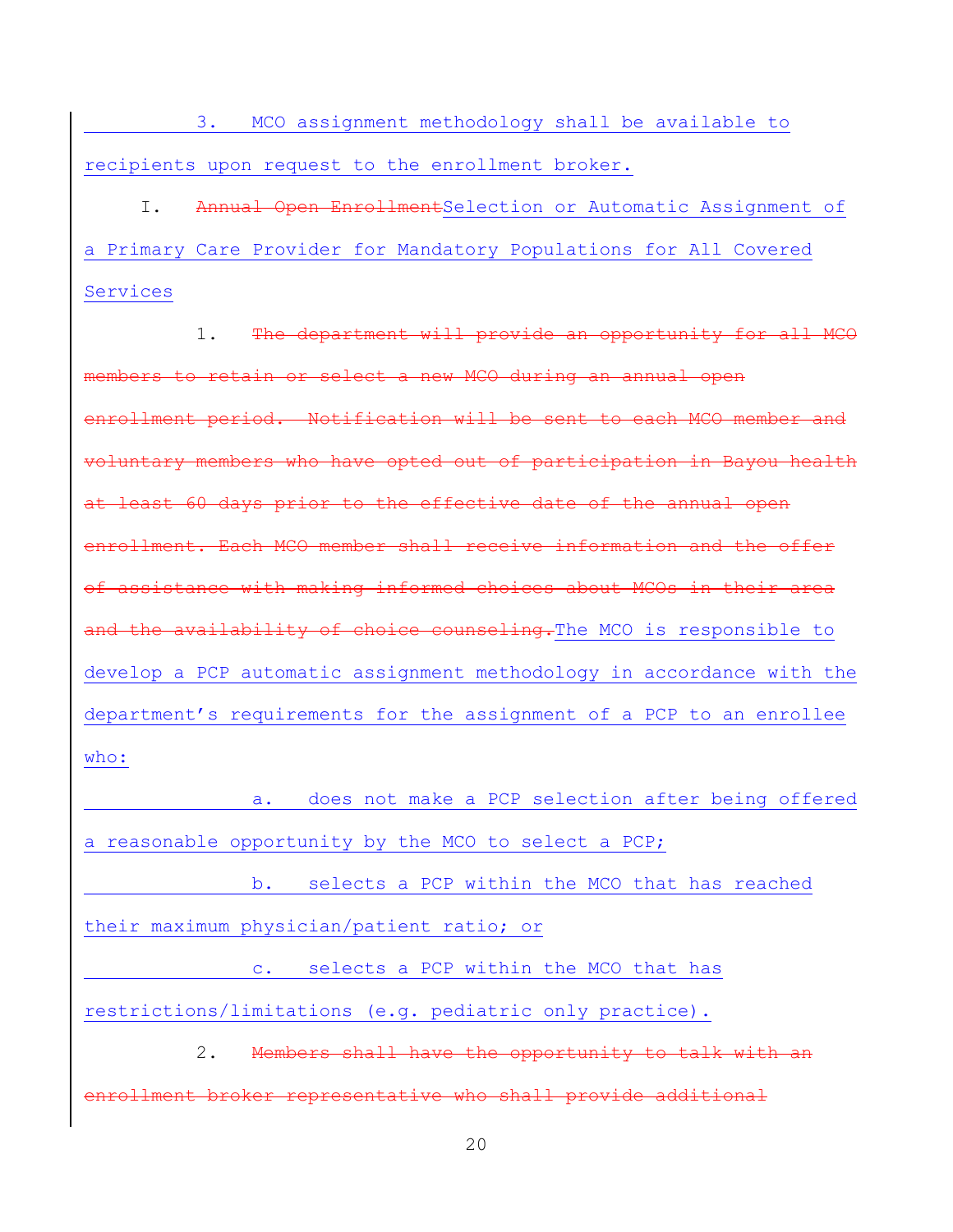information to assist in choosing the appropriate MCO. The enrollment broker shall provide the individual with information ach MCO from which they may select The PCP automatically assigned to the member shall be located within geographic access standards, as specified in the contract, of the member's home and/or who best meets the needs of the member. Members for whom an MCO is the secondary payor will not be assigned to a PCP by the MCO, unless the member requests that the MCO do so.

3. During the open enrollment period, each Medicaid enrollee shall be given the option to either remain in their existing MCO or select a new MCO. The 90-day option to change is not applicable to MCO linkages as a result of open enrollmentIf the enrollee does not select an MCO and is automatically assigned to a PCP by the MCO, the MCO shall allow the enrollee to change PCP, at least once, during the first 90 days from the date of assignment to the PCP. Effective the ninety-first day, a member may be locked into the PCP assignment for a period of up to nine months beginning from the original date that he/she was assigned to the MCO.

4. If a member requests to change his/her PCP for cause at any time during the enrollment period, the MCO must agree to grant the request.

J. Lock-In Period

1. Members have 90 days from the initial date of enrollment into an MCO in which they may change the MCO for any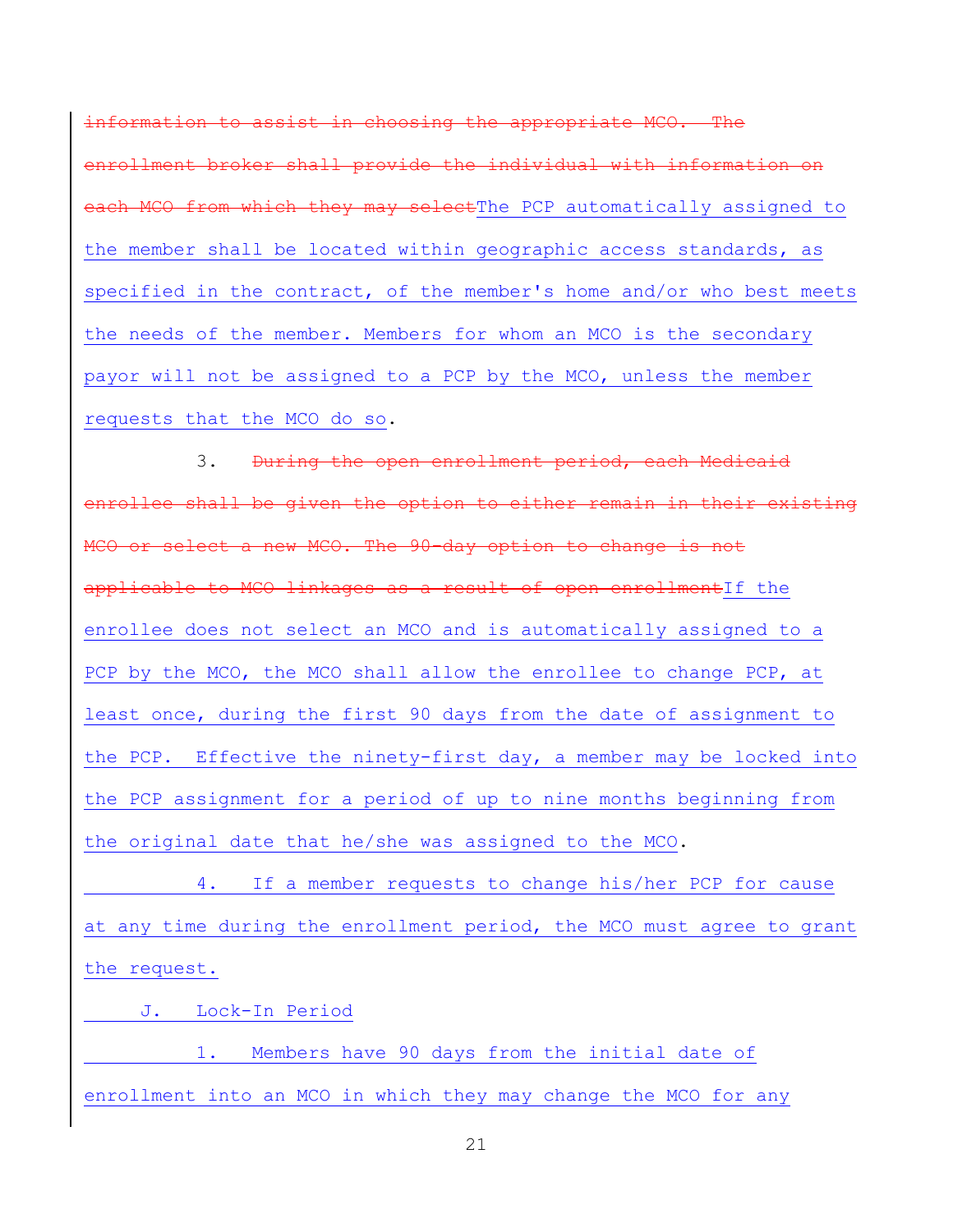reason. Medicaid enrollees may only change MCOs without cause within the initial 90 days of enrollment in an MCO. After the initial 90 day period, Medicaid enrollees/members shall be locked into an MCO until the annual open enrollment period, unless disenrolled under one of the conditions described in this Section, with the exception of the mandatory, opt-in populations, who may disenroll from Bayou Health for physical health and return to legacy Medicaid at any time. K. Annual Open Enrollment

1. The department will provide an opportunity for all MCO members to retain or select a new MCO during an annual open enrollment period. Notification will be sent to each MCO member and voluntary members who have opted out of participation in Bayou Health at least 60 days prior to the effective date of the annual open enrollment. Each MCO member shall receive information and the offer of assistance with making informed choices about MCOs in their area and the availability of choice counseling.

2. Members shall have the opportunity to talk with an enrollment broker representative who shall provide additional information to assist in choosing the appropriate MCO. The enrollment broker shall provide the individual with information on each MCO from which they may select.

3. During the open enrollment period, each Medicaid enrollee shall be given the option to either remain in their existing MCO or select a new MCO.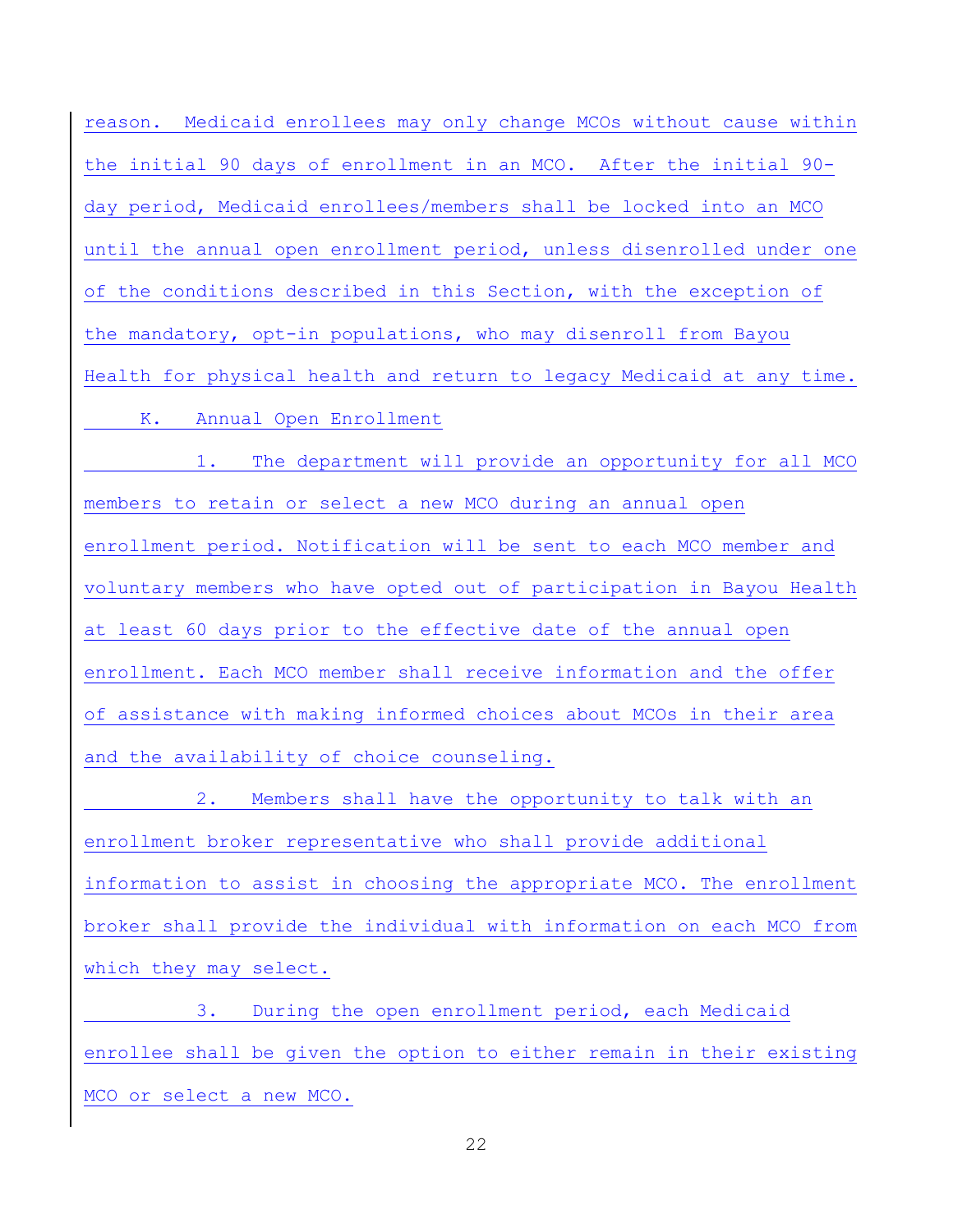AUTHORITY NOTE: Promulgated in accordance with R.S. 36:254 and Title XIX of the Social Security Act.

HISTORICAL NOTE: Promulgated by the Department of Health and Hospitals, Bureau of Health Services Financing, LR 37:1574 (June 2011), amended LR 40:310 (February 2014), LR 40:1097 (June 2014), LR 41:929 (May 2015), LR 41:

**§3107. Disenrollment and Change of Managed Care Organization**  A. – D.1.e.ii. ...

iii. documented lack of access to providers experienced in dealing with the enrollee's health care needs.the member's active specialized behavioral health provider ceases to contract with the MCO; or

iv. documented lack of access to providers experienced in dealing with the enrollee's health care needs.

E. Involuntary Disenrollment

1. The MCO may submit an involuntary disenrollment request to the enrollment broker, with proper documentation $_{\mathcal{T}}$  for the following reasons: fraudulent use of the MCO identification card. In such cases, the MCO shall report the incident to the Bureau of Health Services Financing.

fraudulent use of the MCO identification card. the MCO shall report the incident alth Services Financing; or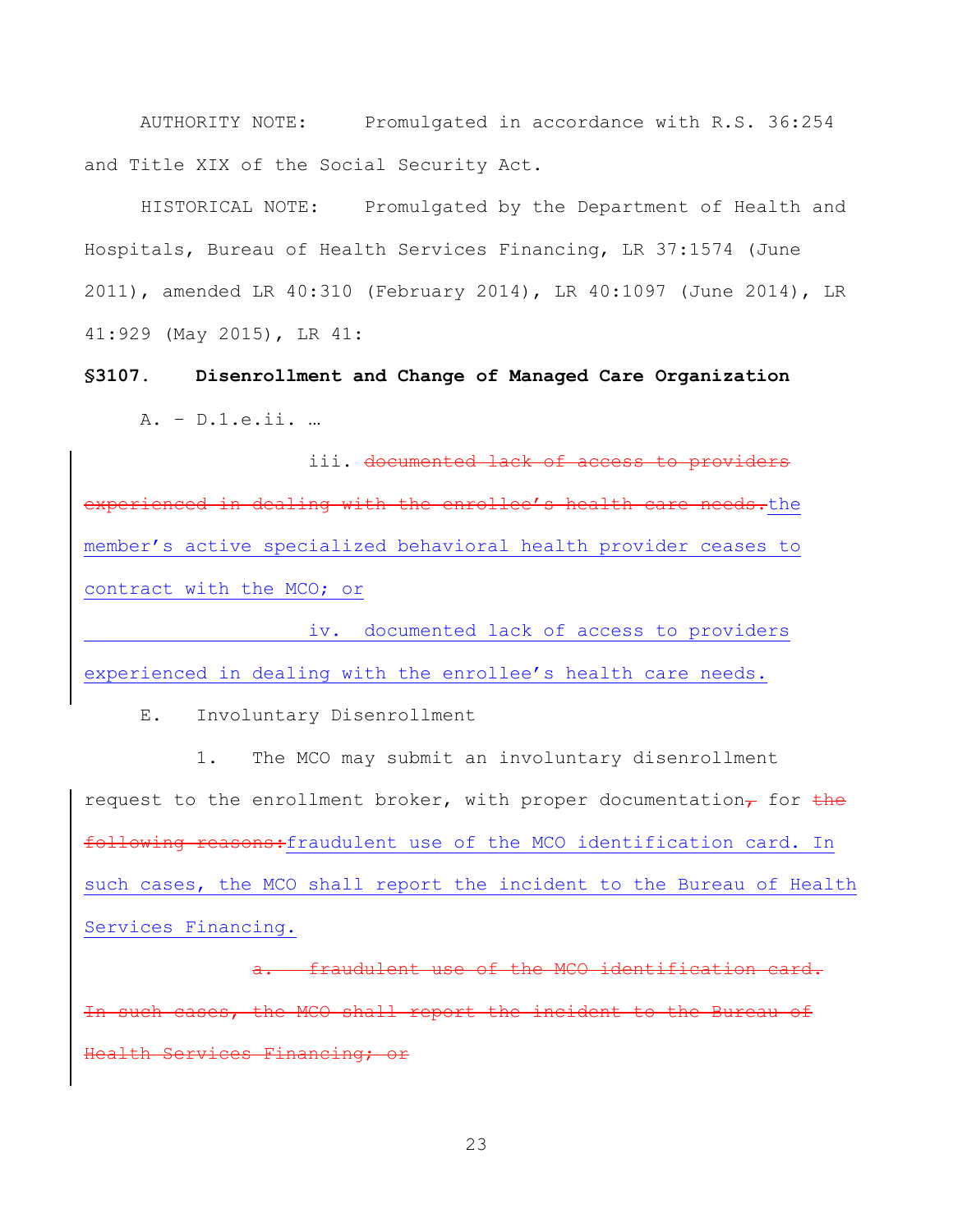b. the member's behavior is disruptive, unruly, ooperative to the extent that MCO's ability to furnish other members.a. - b. Repealed.

 $2. - 4.f. ...$ 

g. uncooperative or disruptive behavior resulting from his or her special needs, unless it seriously impairs the MCO's furnish services to either this particular member defined in this Subsection;

 $h - i.$  ...

F. Department Initiated Disenrollment

1. The department will notify the MCO of the member's disenrollment or change in eligibility status due to the following reasons:

a. – G.2. ...

AUTHORITY NOTE: Promulgated in accordance with R.S. 36:254 and Title XIX of the Social Security Act.

HISTORICAL NOTE: Promulgated by the Department of Health and Hospitals, Bureau of Health Services Financing, LR 37:1575 (June 2011), amended LR 40:311 (February 2014), LR 41:931 (Mary 2015), LR 41:

# **§3109. Member Rights and Responsibilities**

 $A = A.10.$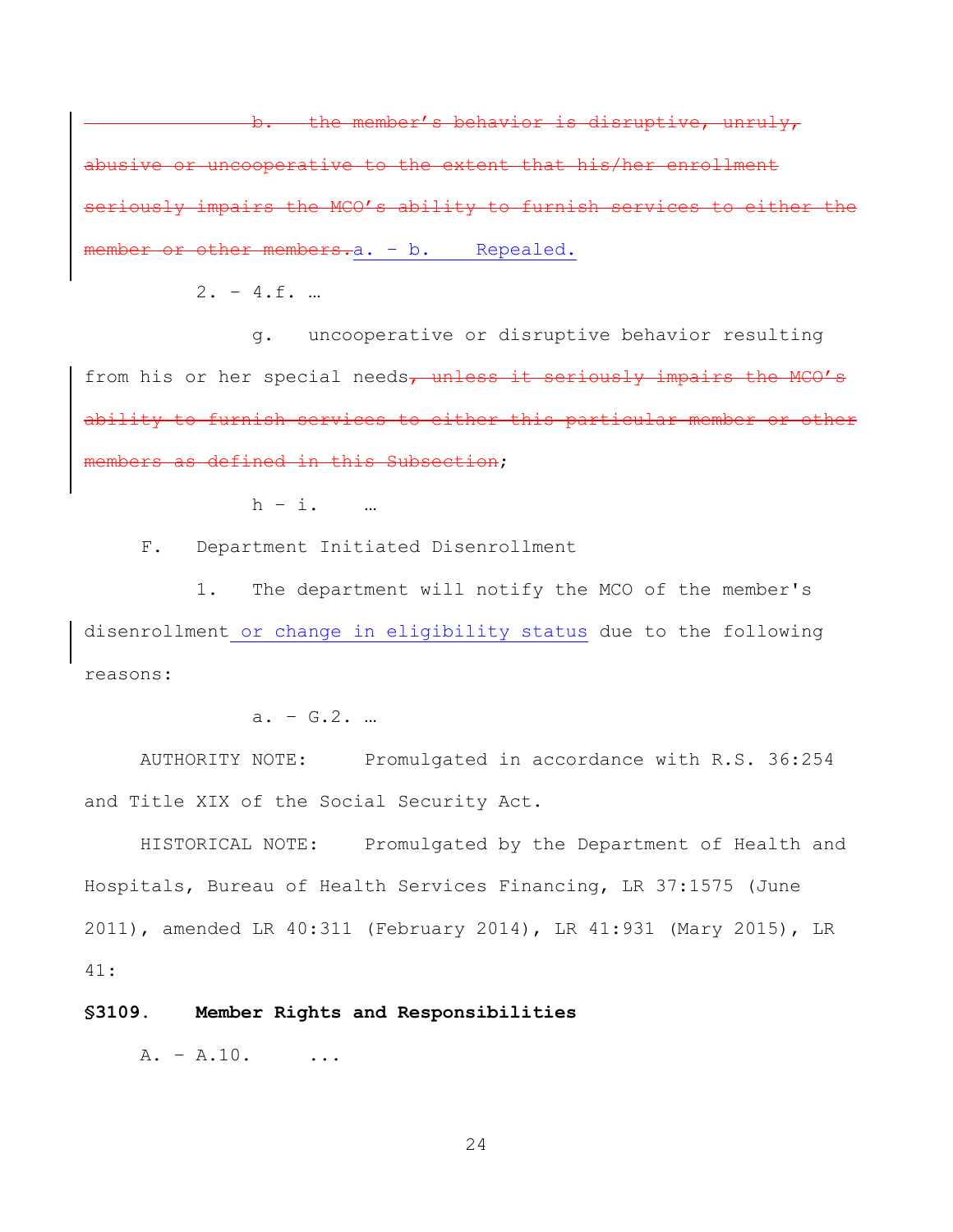11. be furnished health care services in accordance with all other applicable federal regulations.

 $B. - C.8. ...$ 

AUTHORITY NOTE: Promulgated in accordance with R.S. 36:254 and Title XIX of the Social Security Act.

HISTORICAL NOTE: Promulgated by the Department of Health and Hospitals, Bureau of Health Services Financing, LR 37:1576 (June 2011), amended LR 40:311 (February 2014), LR 41:930 (May 2015), LR 41:

# **Chapter 35. Managed Care Organization Participation Criteria §3501. Participation Requirements**

A. – B.5. ...

6. have a network capacity to enroll a minimum of 100,000250,000 Medicaid and LaCHIP eligibles; and

 $7. - 9.$  ...

C. An MCO shall ensure the provision of core benefits and services to Medicaid enrollees in a department designated geographic service area as specified in the terms of the contract.

 $D. - I.4. ...$ 

AUTHORITY NOTE: Promulgated in accordance with R. S. 36:254 and Title XIX of the Social Security Act.

HISTORICAL NOTE: Promulgated by the Department of Health and Hospitals, Bureau of Health Services Financing, LR 37:1583 (June 2011), amended LR 41:933 (May 2015), LR 41: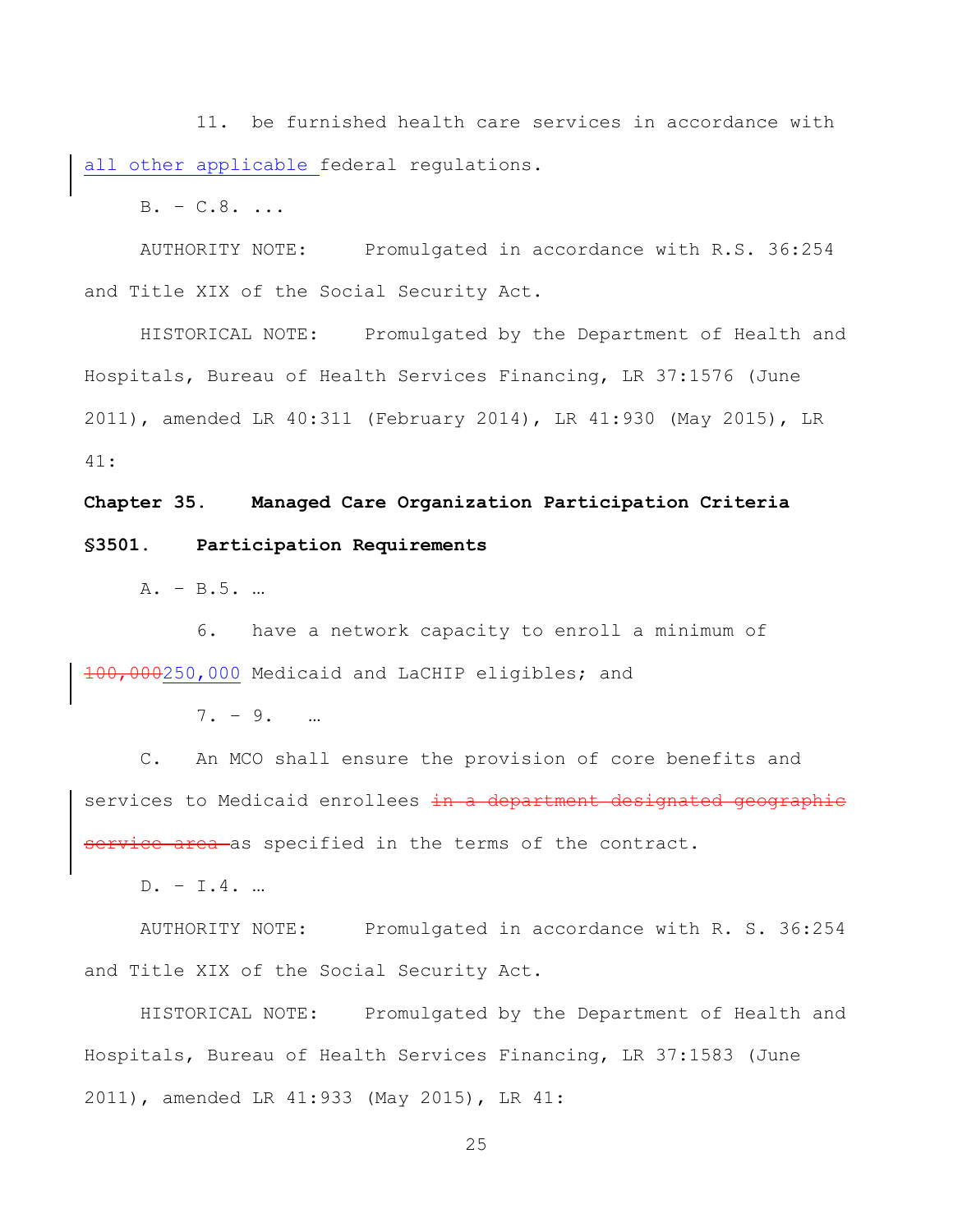#### **§3503. Managed Care Organization Responsibilities**

A. – P.1. ...

a. The MCO must submit all proposed changes to the member handbooks and/or provider manuals handbooks to the department for review and approval in accordance with the terms of the contract and the department issued guides.

b. ...

Q. The member handbook shall include, but not be limited to:  $1. - 3. ...$ 

a. a member's right to disenroll from the MCO, including disenrollment for cause;

 $b. - 4.c.$ ...

5. the amount, duration, and scope of benefits available under the MCO's contract with the department in sufficient detail to ensure that members have information needed to aid in understanding the benefits to which they are entitled including, but not limited to:

a. information about health education and promotion programs, including chronic care managementspecialized behavioral health;

b. the procedures for obtaining benefits, including prior authorization requirements and benefit limitsinformation about health education and promotion programs, including chronic care management;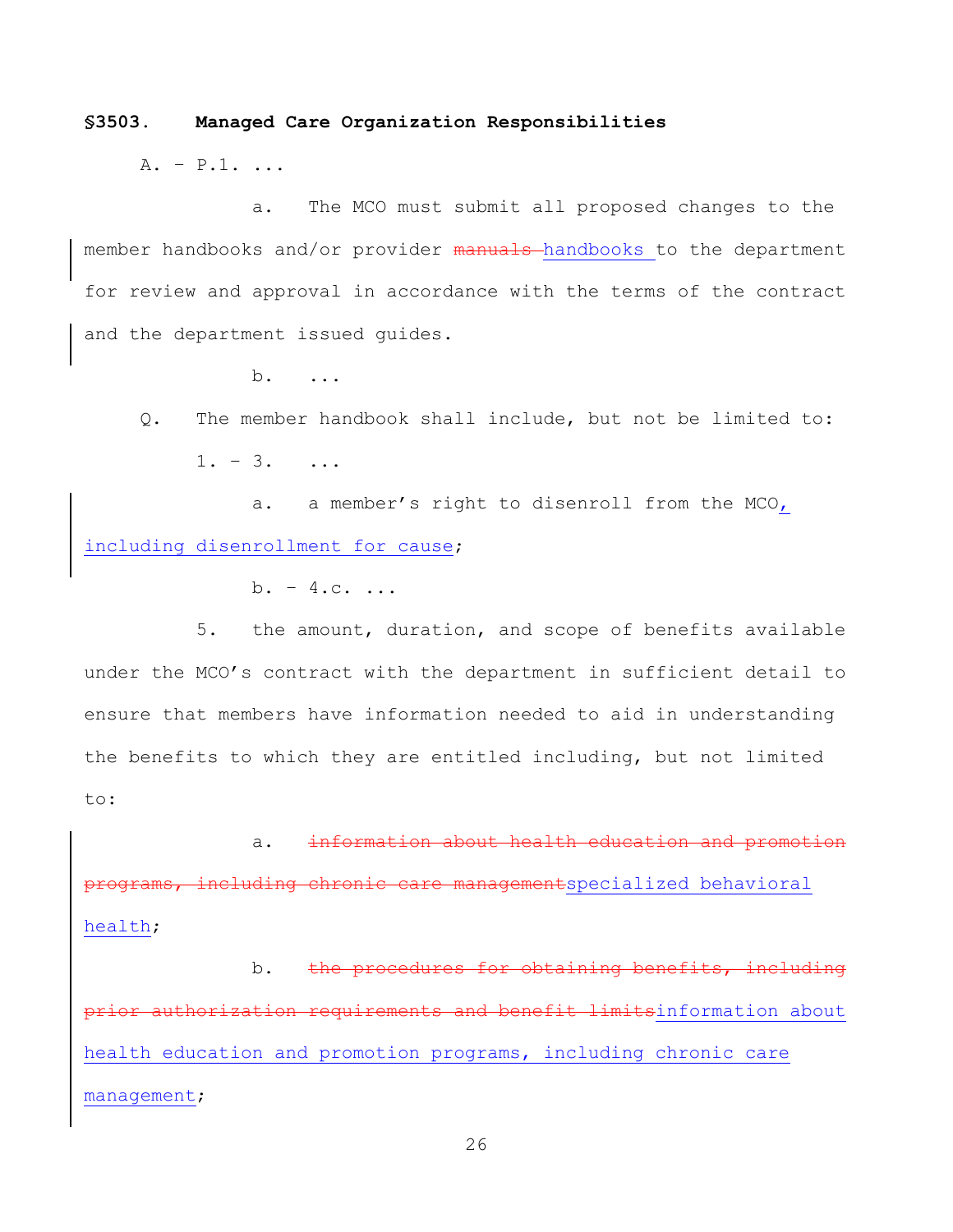c. how members may obtain benefits, including family planning services and specialized behavioral health services, of-network providersthe procedures for obtaining benefits, including prior authorization requirements and benefit limits;

d. how and where to access any benefits that are under the Louisiana Medicaid State Plan, but are not covered under the MCO's contract with the departmentmembers may obtain benefits, including family planning services, from out-ofnetwork providers;

e. information about early and periodic screening, diagnosis and treatment (EPSDT) serviceshow and where to access any benefits that are available under the Louisiana Medicaid State Plan, but are not covered under the MCO's contract with the department;

f. how transportation is provided, including how to obtain emergency and non-emergency medical transportationinformation about early and periodic screening, diagnosis and treatment (EPSDT) services;

g. the post-stabilization care services rules set forth in 42 CFR 422.113(c)how transportation is provided, including how to obtain emergency and non-emergency medical transportation;

h. the policy on referrals for specialty care, behavioral health services and other benefits not furnished the member's primary care providerthe post-stabilization care services rules set forth in 42 CFR 422.113(c);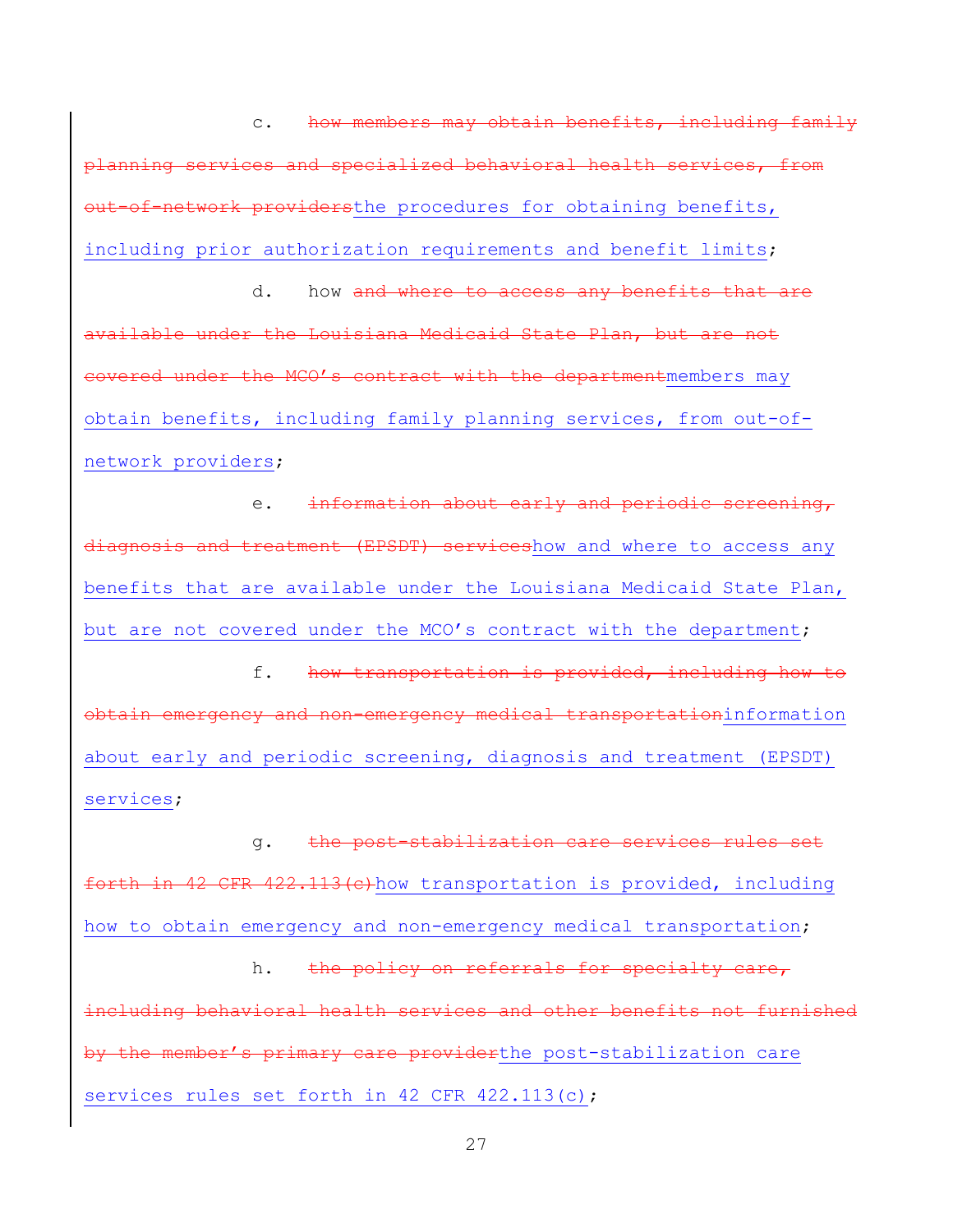i. for counseling or referral services that the MCO over because of moral or religious objections, the MCO is information on how or where to obtain servicethe policy on referrals for specialty care, including specialized behavioral health services and other benefits not furnished by the member's primary care provider;

j. how to make, change, and cancel medical appointments and the importance of canceling and/or rescheduling rather than being a "no show"for counseling or referral services that the MCO does not cover because of moral or religious objections, the MCO is required to furnish information on how or where to obtain the service;

k. the extent to which and how after-hour services are providedhow to make, change, and cancel medical appointments and the importance of canceling and/or rescheduling rather than being a "no show"; and

l. information about the MCO's formulary and/or preferred drug list (PDL), including where the member can access the most current information regarding pharmacy benefits the extent to which and how after-hour crisis and emergency services are provided; and

m. information about the MCO's formulary and/or preferred drug list (PDL), including where the member can access the most current information regarding pharmacy benefits;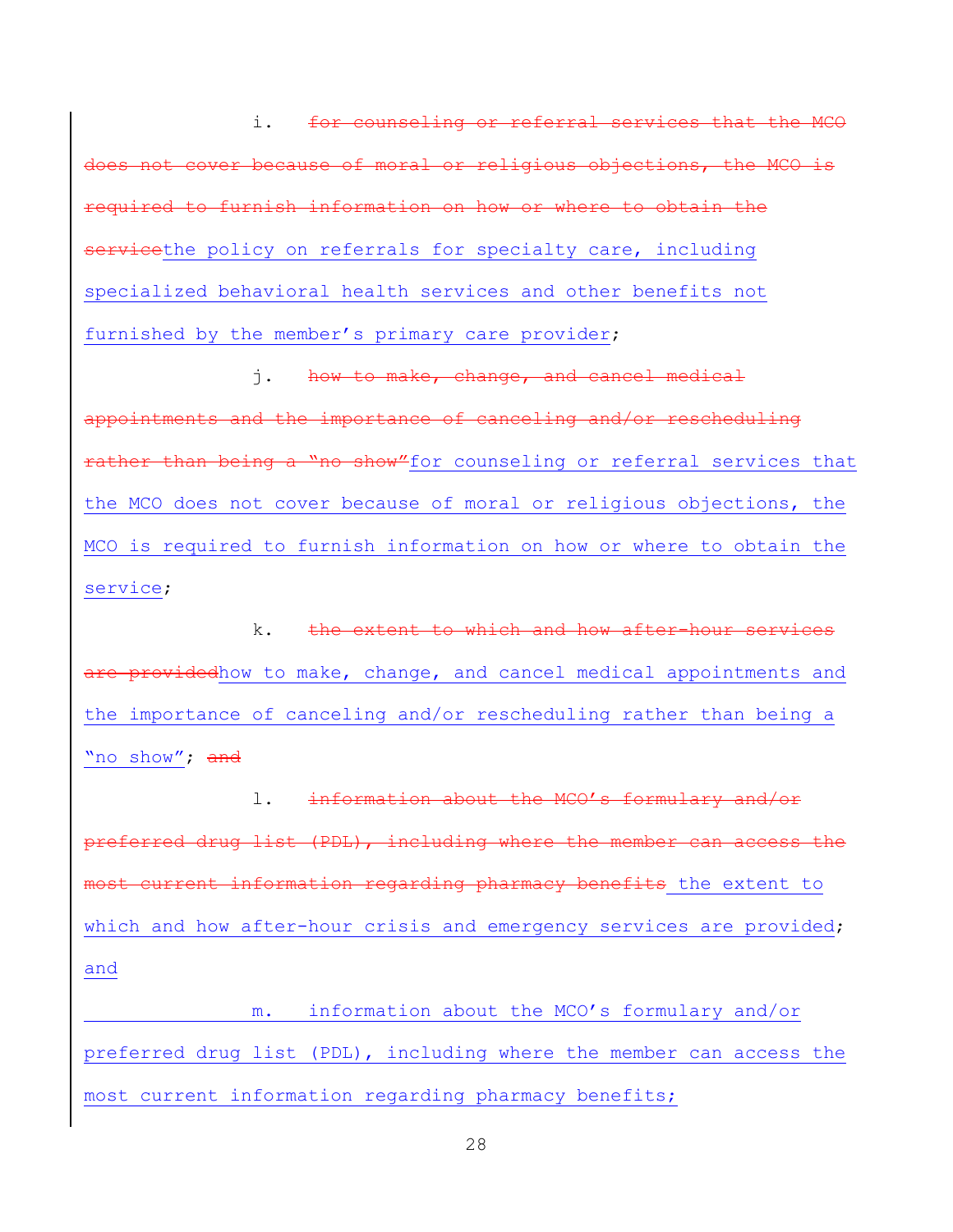$6. - 7.$  ...

8. instructions on how to request multi-lingual interpretation and translation services when needed at no cost to the member. This information shall be included in all versions of the handbook in English and Spanish; and

9. grievance, appeal, and state fair hearing procedures and time frames as described in 42 CFR §438.400 through §438.424 and the MCO's contract with the department-; and

10. information regarding specialized behavioral health services, including but not limited to:

a. a description of covered behavioral health services;

b. where and how to access behavioral health services and behavioral health providers, including emergency or crisis services;

c. general information on the treatment of behavioral health conditions and the principles of:

i. adult, family, child, youth and young adult

engagement;

ii. resilience;

iii. strength-based and evidence-based practices;

and

iv. best/proven practices;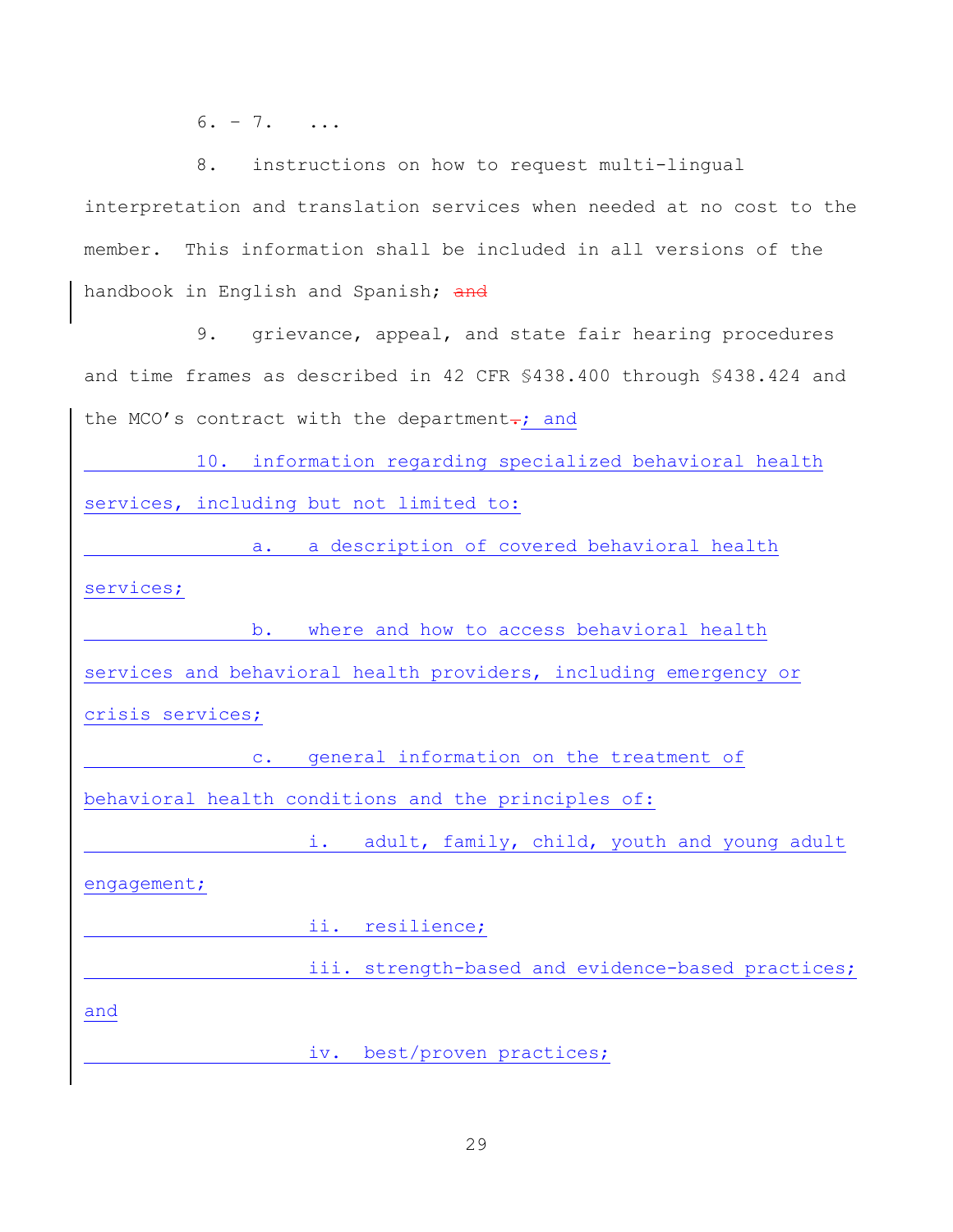d. description of the family/caregiver or legal guardian role in the assessment, treatment, and support for individuals with an emphasis on promoting engagement, resilience, and the strengths of individuals and families; and

e. any limitations involving the provision of information for adult persons who do not want information shared with family members, including age(s) of consent for behavioral health treatment, as per 42 CFR Part 2.

R. The provider manual handbook shall include, but not be limited to:

 $1. - 4.$  ...

5. grievance and appeals procedures and process; and

6. other policies, procedures, guidelines, or manuals containing pertinent information related to operations and preprocessing claims.;

7. description of the MCO;

8. core benefits and services the MCO must provide,

including a description of all behavioral health services;

9. information on how to report fraud, waste and abuse;

10. information on obtaining transportation for members.

S. The provider directory for members shall be developed in three four formats:

1. ...

and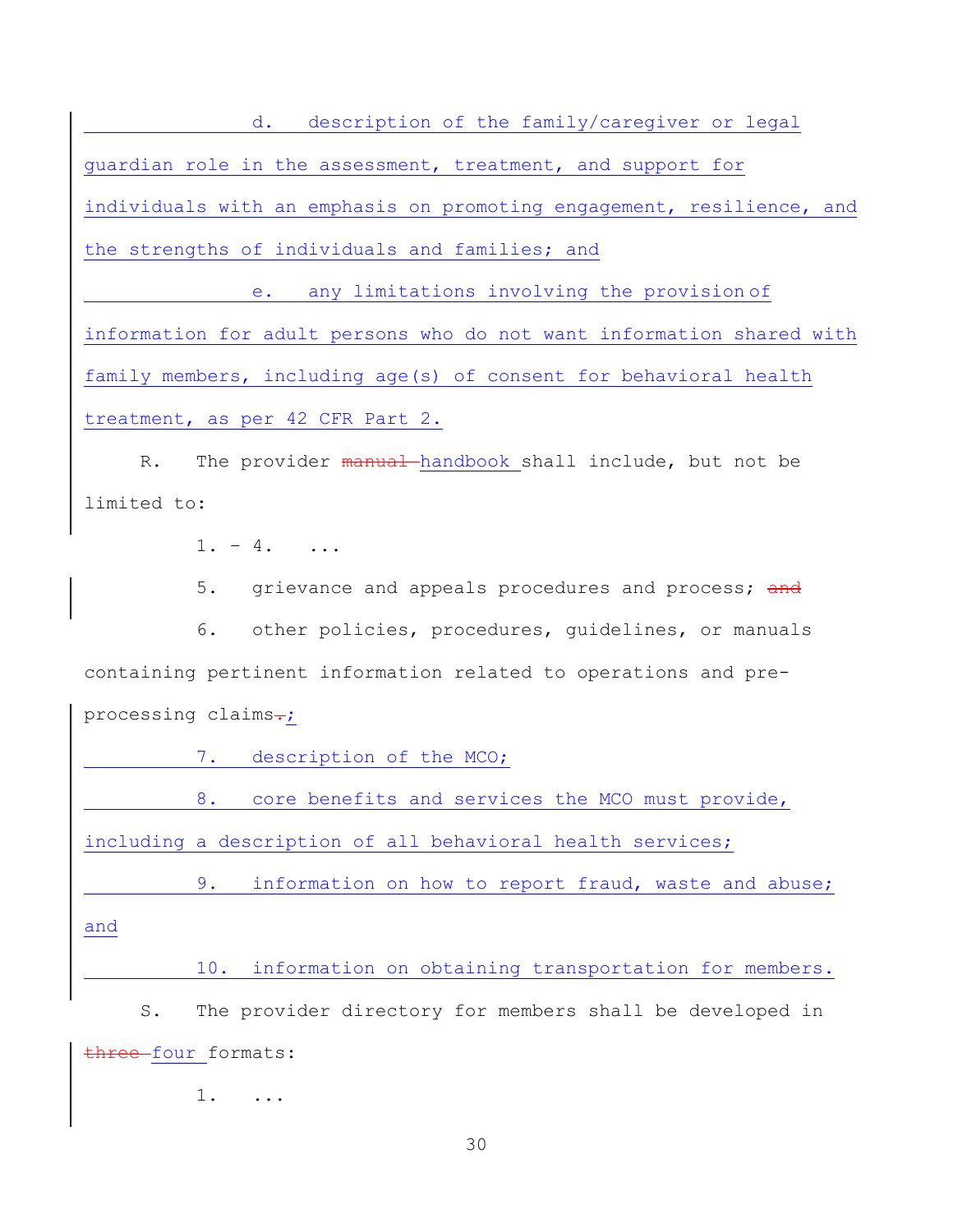2. an accurate electronic file refreshed weekly of the directory in a format to be specified by the department and used to populate a web-based online directory for members and the public; and

3. an accurate electronic file refreshed weekly of the directory for use by the enrollment broker-; and

4. a hard copy abbreviated version, upon request by the enrollment broker.

 $T. - T.1.$ ...

AUTHORITY NOTE: Promulgated in accordance with R.S. 36:254 and Title XIX of the Social Security Act.

HISTORICAL NOTE: Promulgated by the Department of Health and Hospitals, Bureau of Health Services Financing, LR 37:1583 (June 2011), amended LR 39:92 (January 2013), LR 40:66 (January 2014), LR 41:933 (May 2015), LR 41:

# **§3507. Benefits and Services**

 $A. - C.4. ...$ 

D. The following is a summary listing of the core benefits and services that an MCO is required to provide:

 $1. - 5.$  ...

6. EPSDT/Well Child visits, excluding applied behavior analysis (ABA) therapy services and dental services;

 $7. - 12.$  ...

13. basic and specialized behavioral health services, excluding Coordinated System of Care services;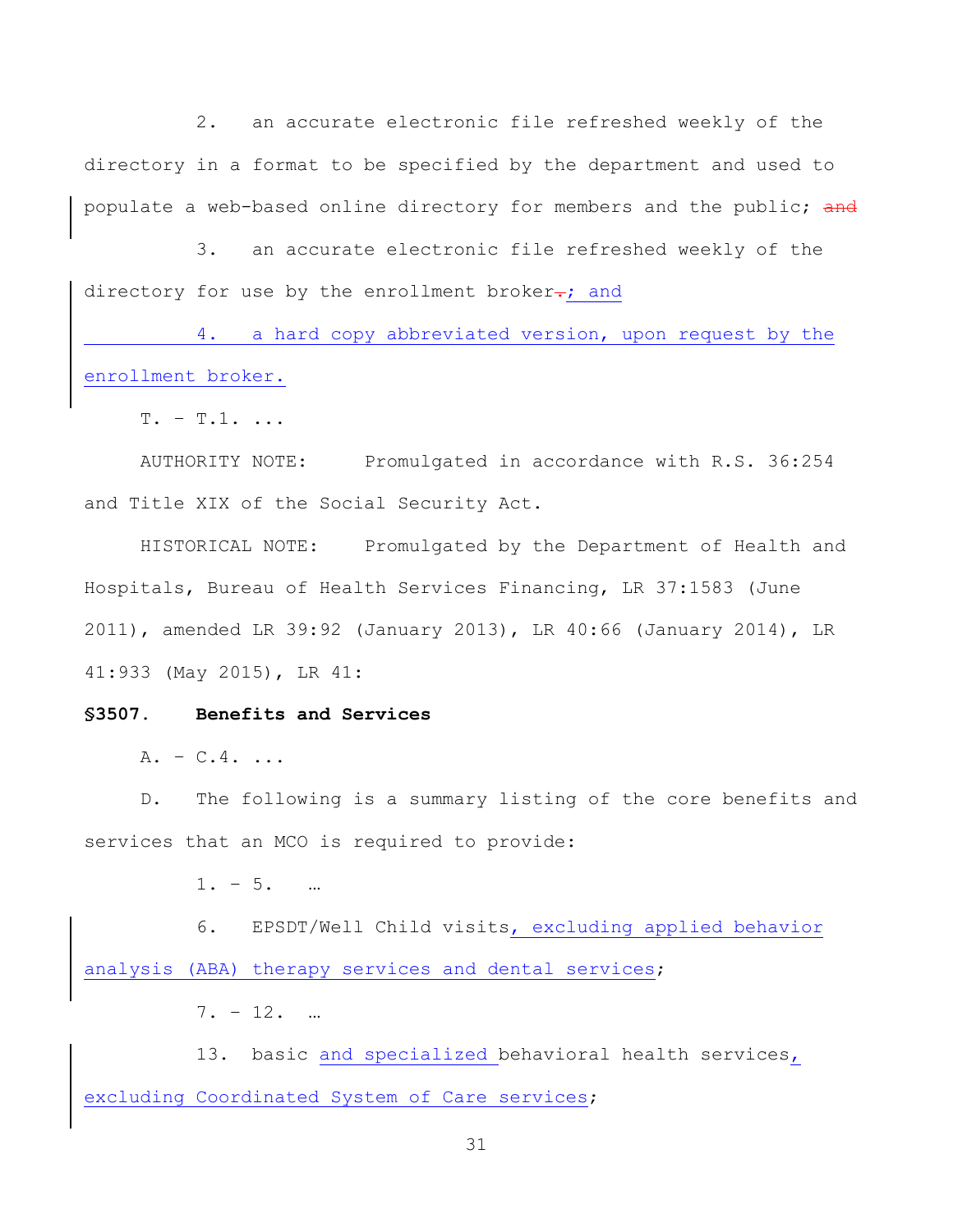14. – 18. ...

19. pharmacy services (outpatient prescription medicines dispensed, with the exception of those prescribed by a specialized behavioral health provider, and at who are enrolled in Bayou Health for behavioral health services only, or the contractual responsibility of another Medicaid managed care entity) $\div$ : a. specialized behavioral health only members will

receive pharmacy services through legacy Medicaid;

20. ...

- 21. personal care services (age 0-20); and
- 22. pediatric day healthcare services-;

23. audiology services;

24. ambulatory surgical services;

25. laboratory and radiology services;

26. emergency and surgical dental services;

27. clinic services;

28. pregnancy-related services;

29. pediatric and family nurse practitioner services;

30. licensed mental health professional services,

including advanced practice registered nurse (APRN) services;

31. federally qualified health center (FQHC)/rural health

clinic (RHC) services;

32. early stage renal disease (ESRD) services;

33. optometry services;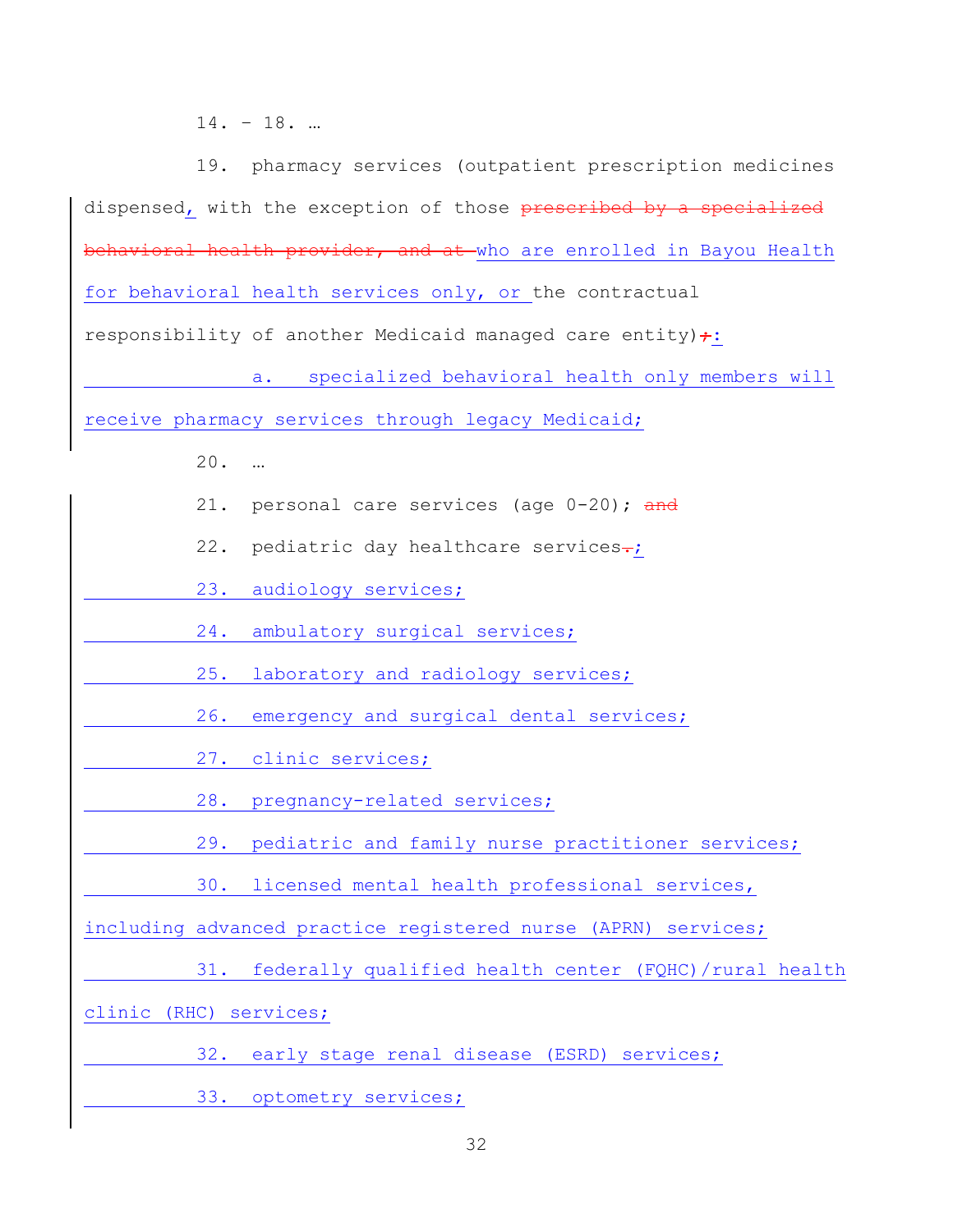34. podiatry services;

35. rehabilitative services, including crisis

stabilization;

36. respiratory services; and

37. section 1915(i) services.

NOTE: ...

E. Transition Provisions

1. In the event a member transitions from an MCO included status to an MCO excluded status or MCO specialized behavioral health only status before being discharged from a hospital and/or rehabilitation facility, the cost of the entire admission will be the responsibility of the MCO. This is only one example and does not represent all situations in which the MCO is responsible for cost of services during a transition.

 $2. - F.1.$  ...

G. Excluded Services

1. The following services will continue to be reimbursed by the Medicaid Program on a fee-for-service basis, with the exception of dental services which will be reimbursed through a dental benefits prepaid ambulatory health plan under the authority of a 1915(b) waiver. The MCO shall provide any appropriate referral that is medically necessary. The department shall have the right to incorporate these services at a later date if the member capitation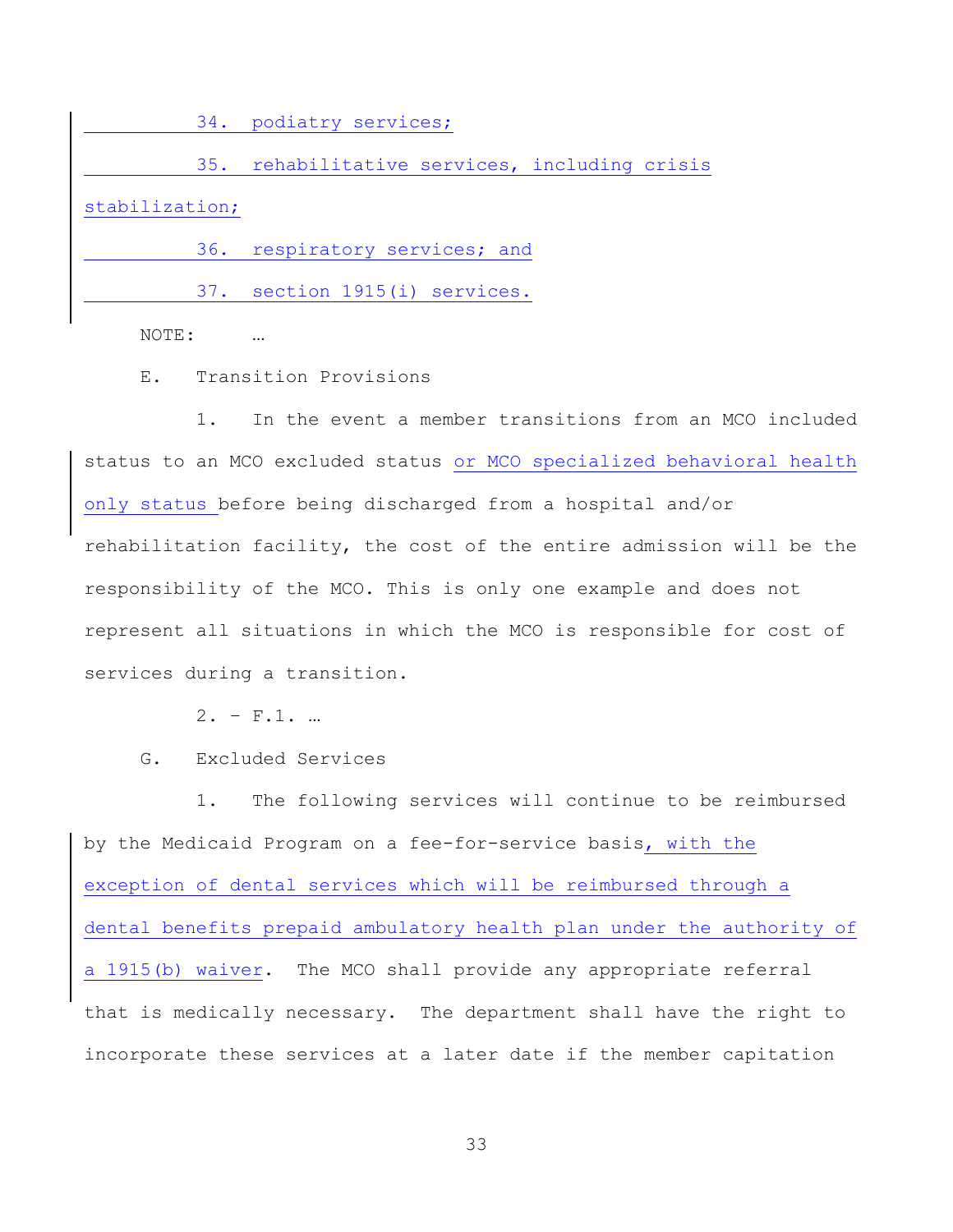rates have been adjusted to incorporate the cost of such service. Excluded services include:

a. ...

b. dental servicesintermediate care facility services for persons with intellectual disabilities;

c. intermediate care facility services for persons with intellectual disabilitiespersonal care services (age 21 and over);

d. personal care services (age 21 and over) nursing facility services;

e. nursing facility servicesindividualized education plan services provided by a school district and billed through the intermediate school district, or school-based services funded with certified public expenditures;

f. Individualized Education Plan services provided by a school district and billed through the intermediate school district, or school-based services funded with certified public expendituresABA therapy services;

g. specialized behavioral health servicestargeted case management services; and

h. applied behavioral analysis therapy services; andall OAAS/OCDD home and community-based \$1915(c) waiver services.

i. targeted case management servicesRepealed.

H. Utilization Management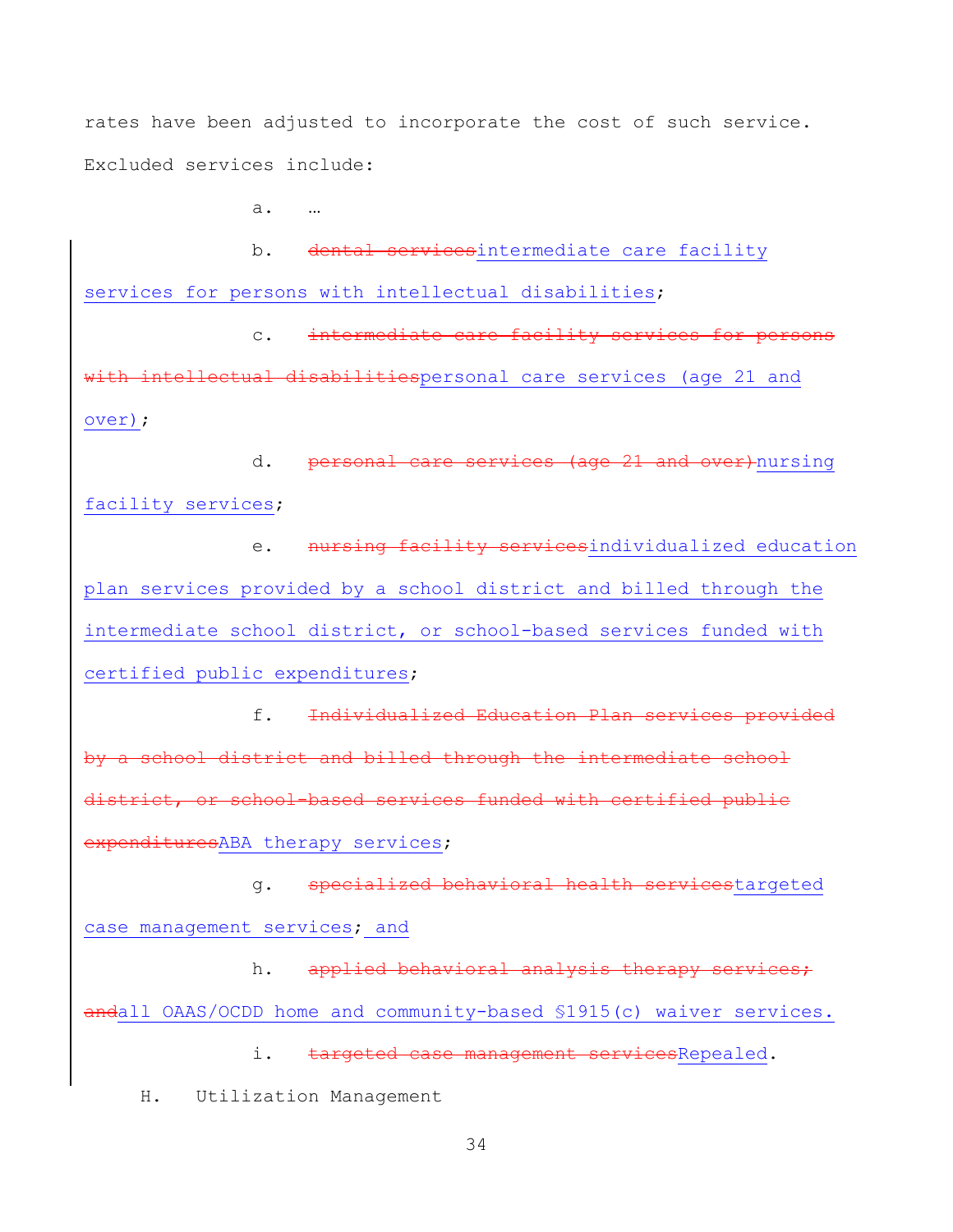a. The MCO-P shall submit UM policies and procedures to the department for written approval annually and subsequent to any revisions.

 $2. - 5.$  ...

AUTHORITY NOTE: Promulgated in accordance with R.S. 36:254 and Title XIX of the Social Security Act.

HISTORICAL NOTE: Promulgated by the Department of Health and Hospitals, Bureau of Health Services Financing, LR 37:185 (June 2011), amended LR 39:92 (January 2013), repromulgated LR 39:318 (February 2013), LR 41:936 (May 2015), LR 41:

#### **§3509. Reimbursement Methodology**

A. ...

1. The department will establish monthly payment capitation rates within an actuarially sound rate range certified by its actuaries. Consistent with all applicable federal rules and regulations, the rate range will initially be developed using feefor-service claims data, Bayou Health shared savings claims experiencedata, Bayou Health prepaid managed care organization encounter data, Louisiana Behavioral Health Partnership (LBHP) encounter data, financial data reported by Bayou Health plans and the LBHP statewide management organization, supplemental ad hoc data, and actuarial analyses with appropriate adjustments.

2. ...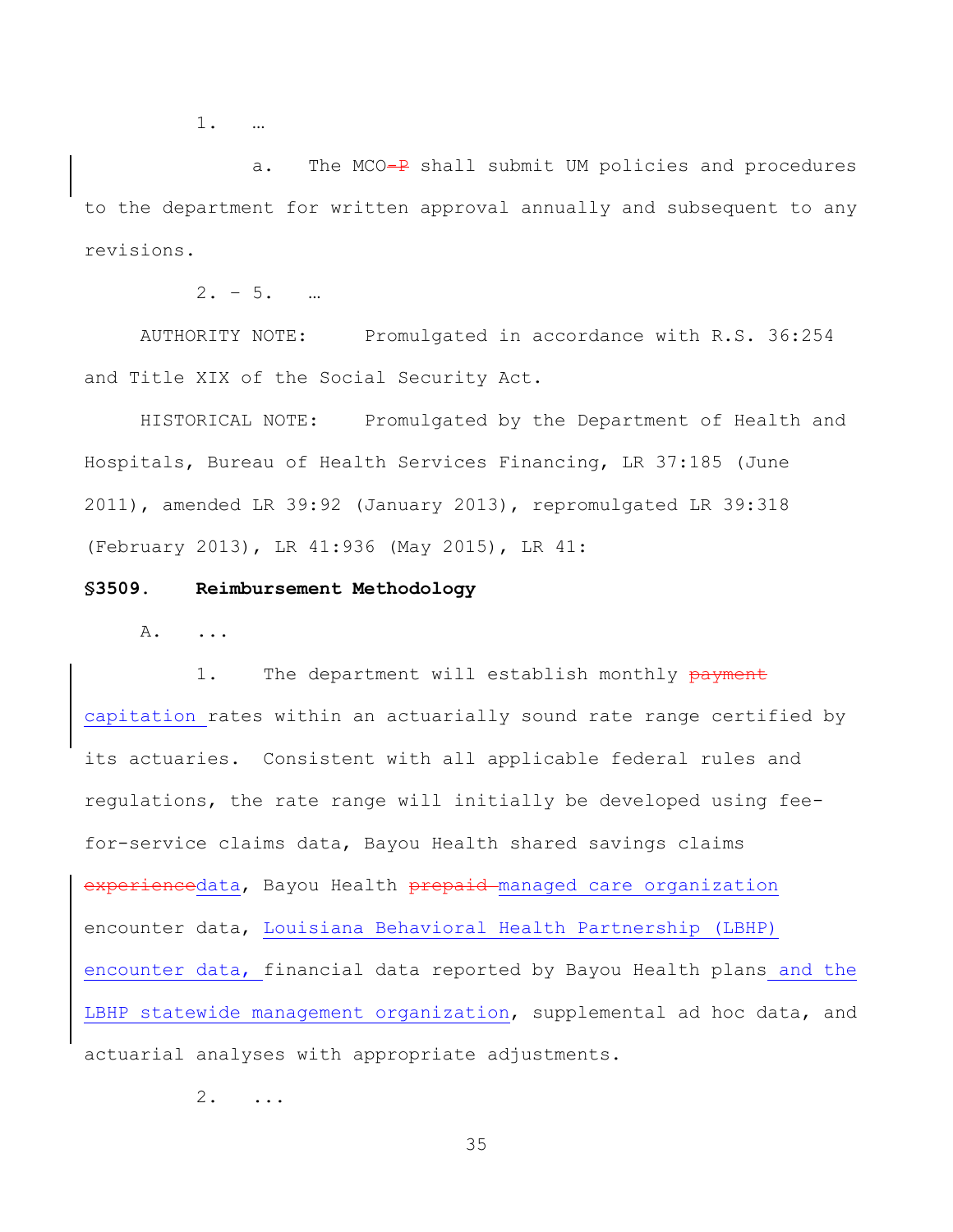3. PMPM payments will be set on the basis of health status-based risk adjustments. An initial universal PMPMCapitation rates will be set for all MCOs at the beginning of each contract period and will be periodically reviewed and adjusted as deemed necessary by the department.

The health risk of the Medicaid enrollees enrolled in the MCO will be measured using a nationally-recognized risk-assessment model.

b. Utilizing this information, the universal PMPM rates will be adjusted to account for the health risk of the enrollees in each MCO relative to the overall population being measured.

c. The health risk of the members and associated MCO risk scores will be updated periodically to reflect changes in risk over time.

d. The department will provide the MCO with advance notice of any major revision to the risk-adjustment methodology.a. d. Repealed.

4. An MCO shall be reimbursed a one-time supplemental lump sum payment, hereafter referred to as a "maternity kick payment", for each obstetrical delivery in the amount determined by the department's actuaryCapitation rates for physical and basic behavioral health will be risk-adjusted for the health of Medicaid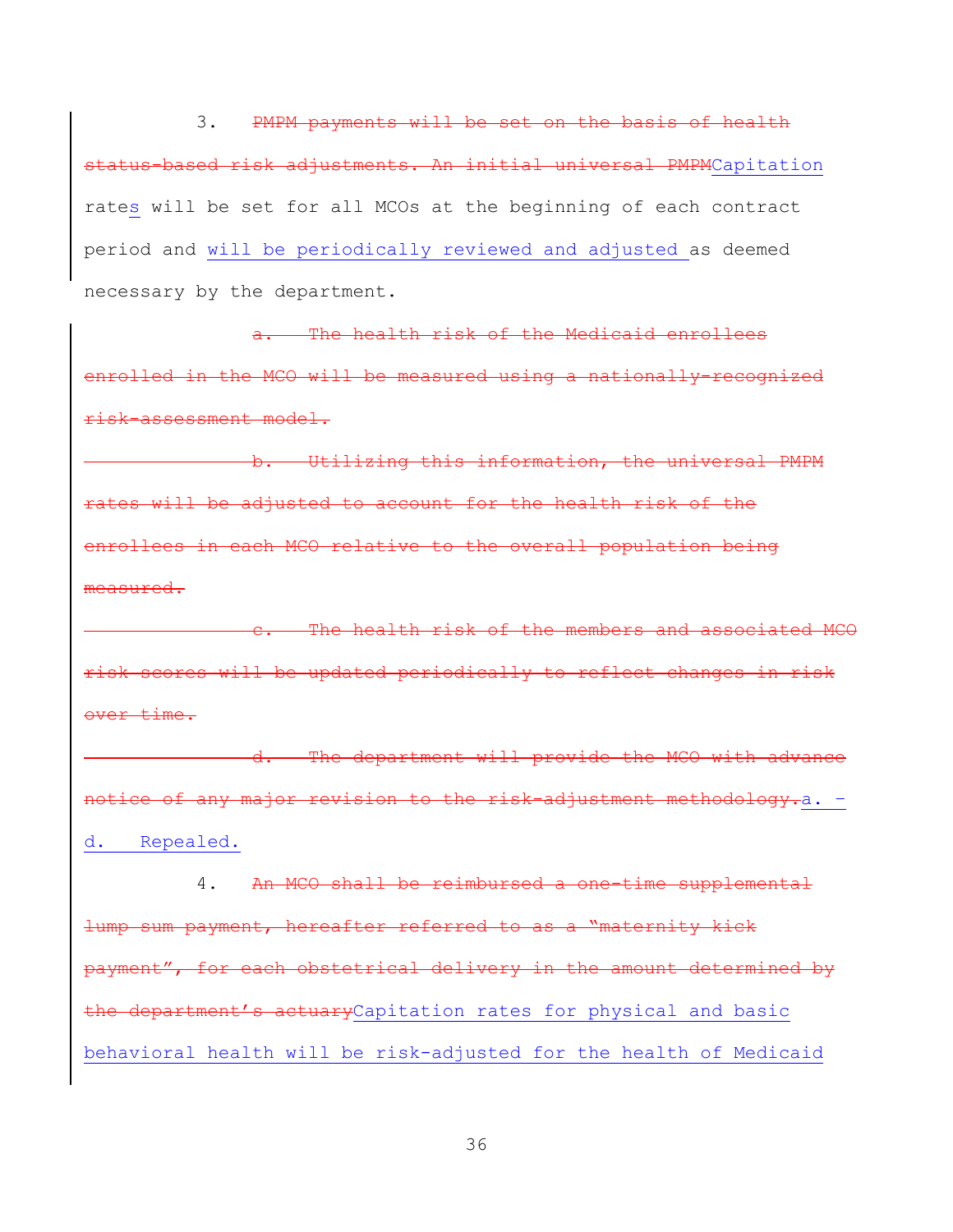enrollees enrolled in the MCO. Capitation rates for specialized behavioral health will not be risk-adjusted.

a. The maternity kick payment is intended to cover the cost of prenatal care, the delivery event, and postpartum care. Payment will be paid to the MCO upon submission of satisfactory evidence of the occurrence of a deliveryhealth risk of the Medicaid enrollees enrolled in the MCO will be measured using a nationalrecognized risk-assessment model.

b. Only one maternity kick payment will be made per delivery event. Therefore, multiple births during the same delivery will still result in one maternity kick payment being madeUtilizing this information, the capitation rates will be adjusted to account for the health risk of the enrollees in each MCO relative to the overall population being measured.

c. The maternity kick payment will be paid for both live and still births. A maternity kick payment will not be reimbursed for spontaneous or induced abortionshealth risk of the members and associated MCO risk scores will be updated periodically to reflect changes in risk over time.

d. The department will provide the MCO with advance notice of any major revision to the risk-adjustment methodology.

5. PMPM payments related to pharmacy services will be adjusted to account for pharmacy rebatesAn MCO shall be reimbursed a one-time supplemental lump sum payment, hereafter referred to as a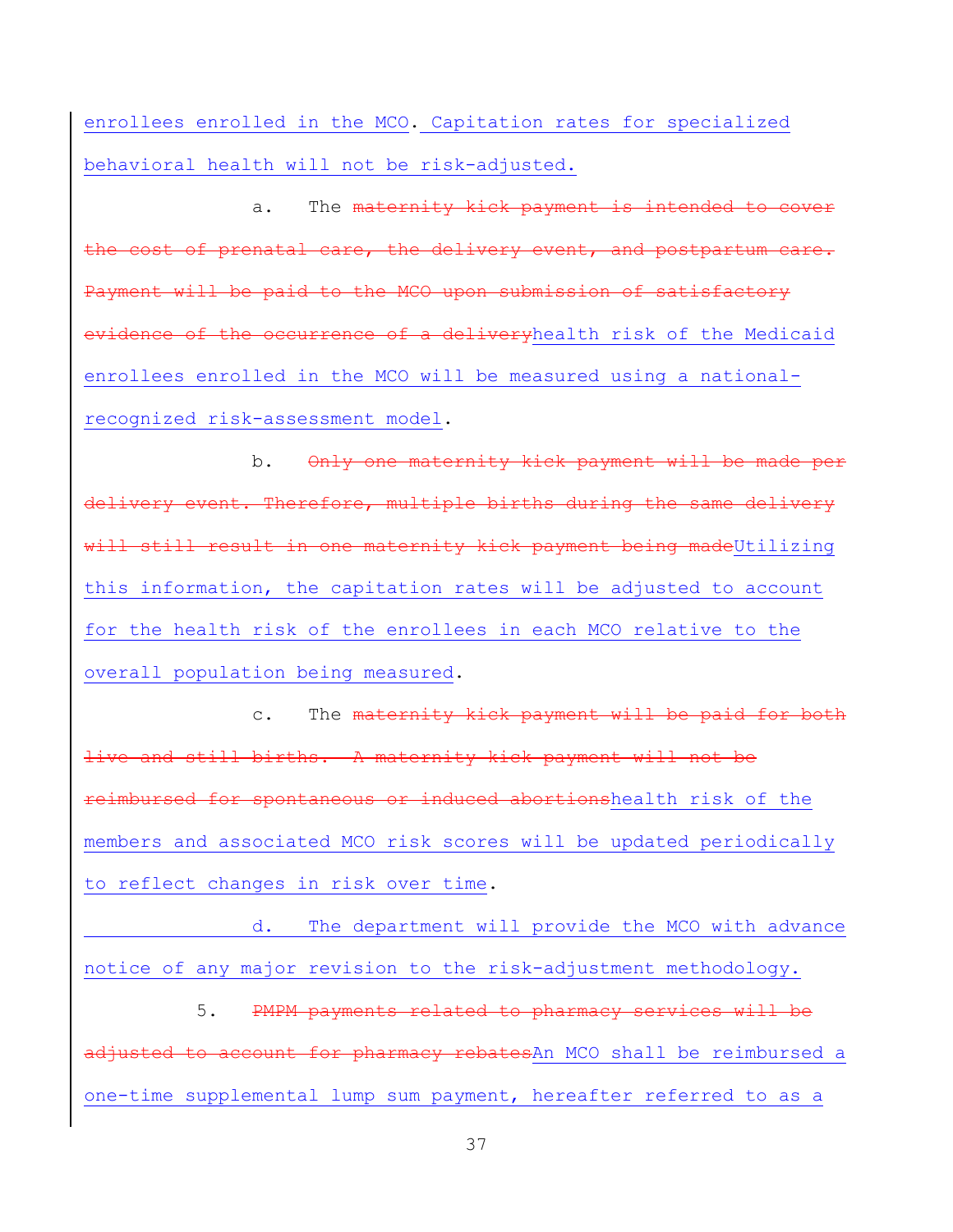"maternity kick payment", for each obstetrical delivery in the amount determined by the department's actuary.

a. The maternity kick payment is intended to cover the cost of prenatal care, the delivery event, and postpartum care. Payment will be paid to the MCO upon submission of satisfactory evidence of the occurrence of a delivery.

b. Only one maternity kick payment will be made per delivery event. Therefore, multiple births during the same delivery will still result in one maternity kick payment being made.

c. The maternity kick payment will be paid for both live and still births. A maternity kick payment will not be reimbursed for spontaneous or induced abortions.

6. Capitation rates related to pharmacy services will be adjusted to account for pharmacy rebates.

 $B. - E.$  ...

F. An MCO shall have a medical loss ratio (MLR) for each MLR reporting year, which shall be a calendar year-of not less than 85 percent using definitions for health care services, quality itiatives, and administrative cost as specified in 45 CFR Part 158.

1. Following the end of the MLR reporting year, Aan MCO shall provide an annual MLR report, in a format as determinedaccordance with the financial reporting quide issued by the department, by June 1 following the MLR reporting year that separately reports the MCO's medical loss ratio for services provided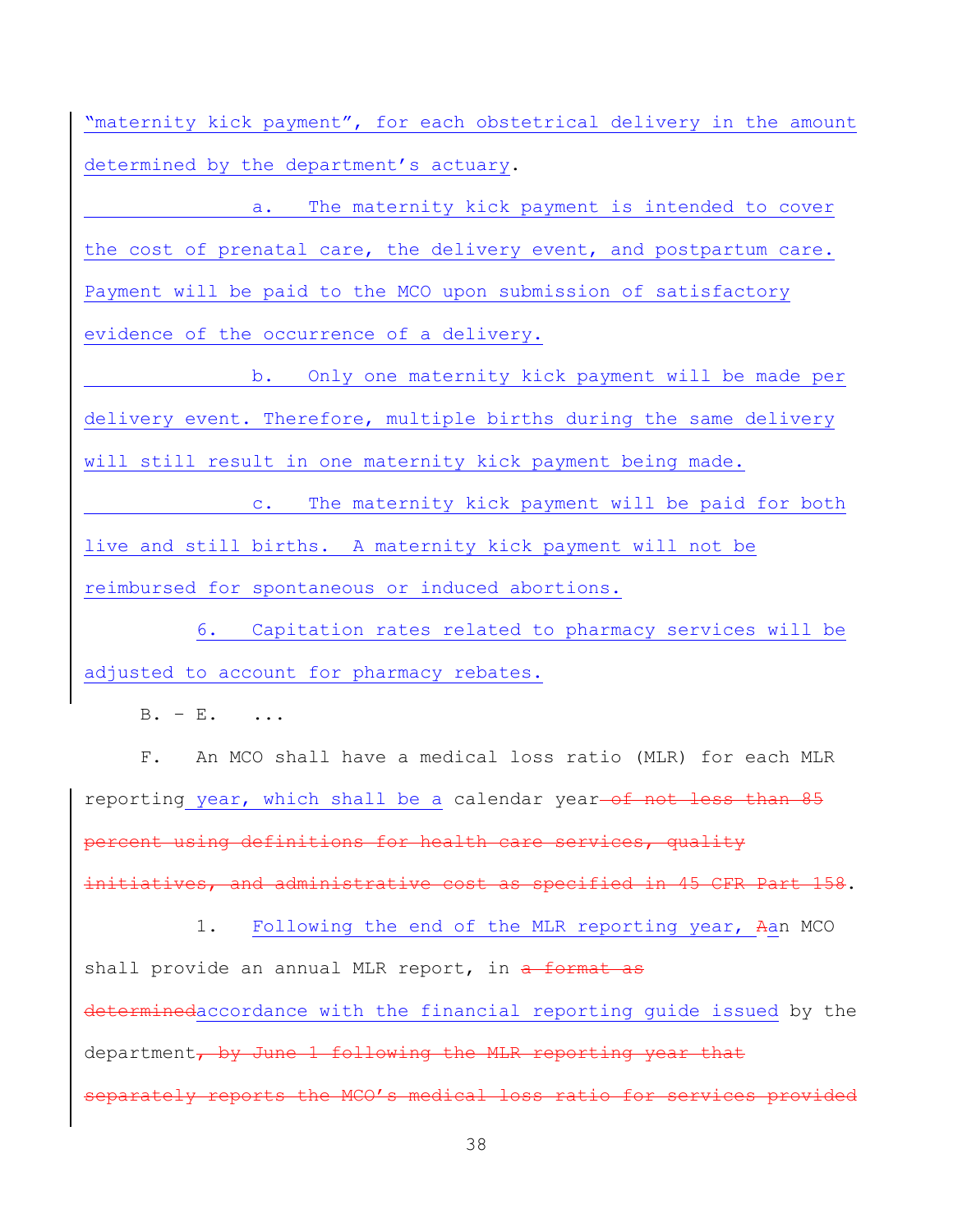to Medicaid enrollees and payment received under the contract with department from any other products the MCO may Louisiana.

2. If the medical loss ratio is less than 85 percent, the MCO will be subject to refund of the difference, within the timeframe specified, to the department by August 1. The portion of any refund due the department that has not been paid by August 1 will be subject to interest at the current Federal Reserve Board lending rate or in the amount of ten percent per annum, whichever is higherThe annual MLR report shall be limited to the MCO's medical loss ratio for services provided to Medicaid enrollees and payment received under the contract with the department, separate from any other products the MCO may offer in the state of Louisiana.

3. The department shall provide for an audit of the MCO's annual MLR report and make public the results within 60 calendar days finalization of the auditAn MLR shall be reported in the aggregate, including all services provided under the contract.

a. The aggregate MLR shall not be less than 85 percent using definitions for health care services, quality initiatives and administrative cost as specified in 45 CFR Part 158. If the aggregate MLR is less than 85 percent, the MCO will be subject to refund the difference, within the timeframe specified, to the department. The portion of any refund due the department that has not been paid, within the timeframe specified, will be subject to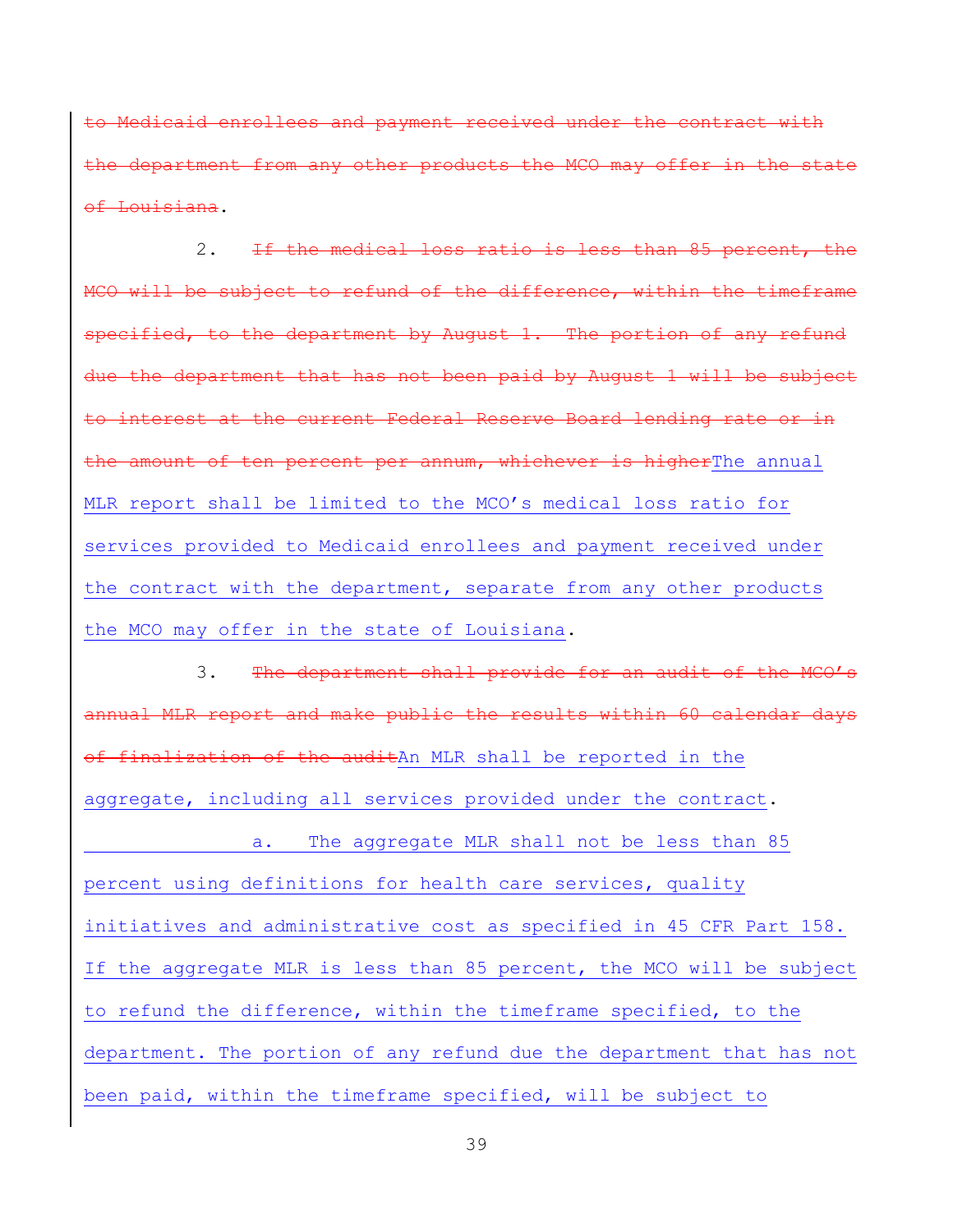interest at the current Federal Reserve Board lending rate or in the amount of 10 percent per annum, whichever is higher.

b. The department may request MLR reporting that distinguishes physical and basic behavioral health from specialized behavioral health. Neither the 85 percent minimum nor the refund applicable to the aggregate shall apply to distinct MLRs reported.

4. The department shall provide for an audit of the MCO's annual MLR report and make public the results within 60 calendar days of finalization of the audit.

 $G. - N.2.a.$  ...

AUTHORITY NOTE: Promulgated in accordance with R.S. 36:254 and Title XIX of the Social Security Act.

HISTORICAL NOTE: Promulgated by the Department of Health and Hospitals, Bureau of Health Services Financing, LR 37:1587 (June 2011), amended LR 39:92 (January 2013), repromulgated LR 39:318 (February 2013), LR 41:937 (May 2015), LR 41:

**Chapter 37. Grievance and Appeal Process** 

**Subchapter A. Member Grievances and Appeals** 

**§3705. General Provisions**

A. ...

B. Filing Requirements

1. Authority to file. A member, or a representative of his/her choice, including a network provider acting on behalf of the member and with the member's consent, may file a grievance and an MCO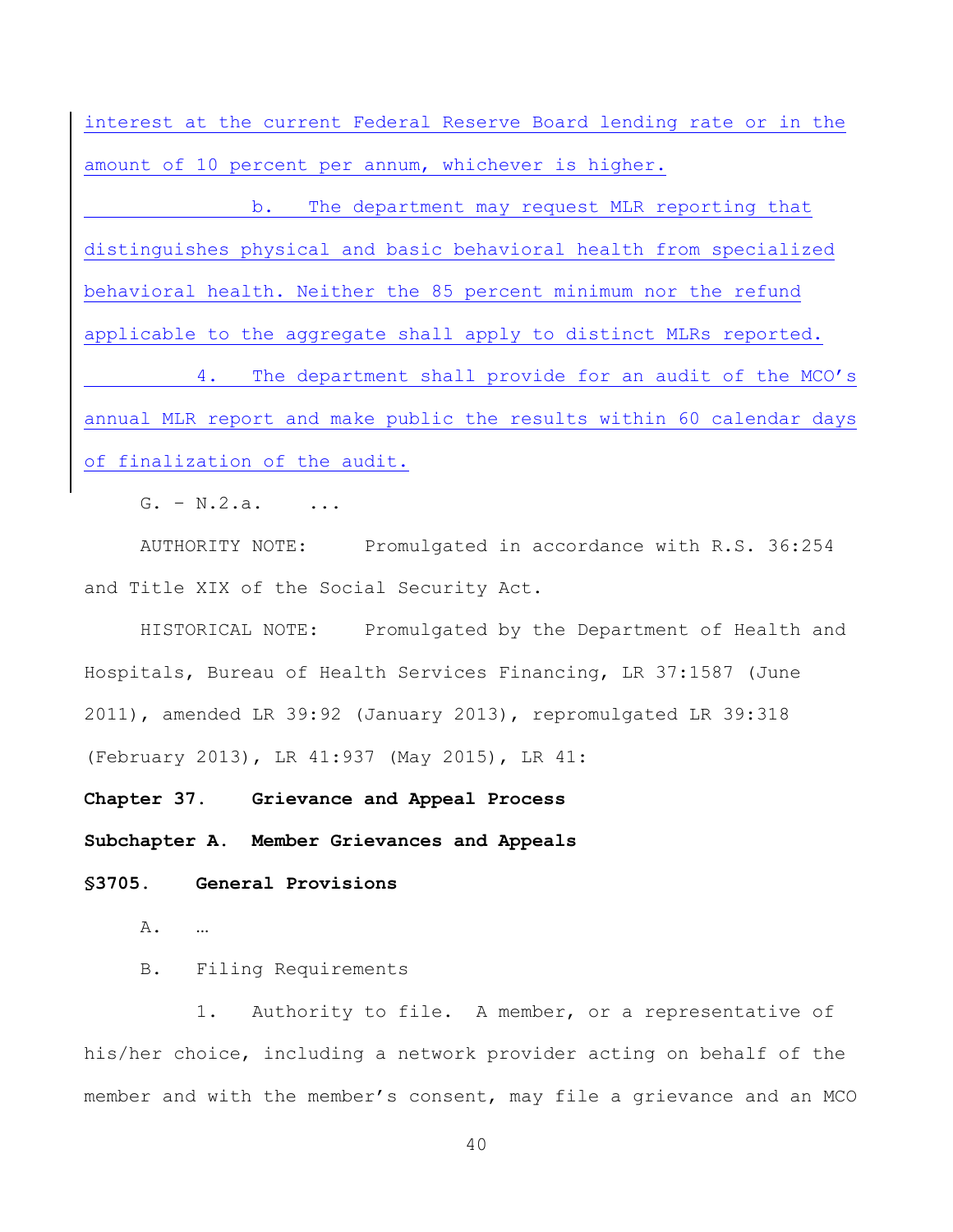level appeal. Once the MCO's appeals process has been exhausted, a member or his/her representative, with the member's written consent, may request a state fair hearing.

a. – J. ...

AUTHORITY NOTE: Promulgated in accordance with R.S. 36:254 and Title XIX of the Social Security Act.

HISTORICAL NOTE: Promulgated by the Department of Health and Hospitals, Bureau of Health Services Financing, LR 37:1590 (June 2011), amended LR 41:939 (May 2015), LR 41:

Implementation of the provisions of this Rule may be contingent upon the approval of the U.S. Department of Health and Human Services, Centers for Medicare and Medicaid Services (CMS), if it is determined that submission to CMS for review and approval is required.

In compliance with Act 1183 of the 1999 Regular Session of the Louisiana Legislature, the impact of this proposed Rule on the family has been considered. It is anticipated that this proposed Rule may have a positive impact on family functioning, stability or autonomy as described in R.S. 49:972 by providing families with better coordination of their total health care services and increasing the quality and continuity of care for the individual and the entire family.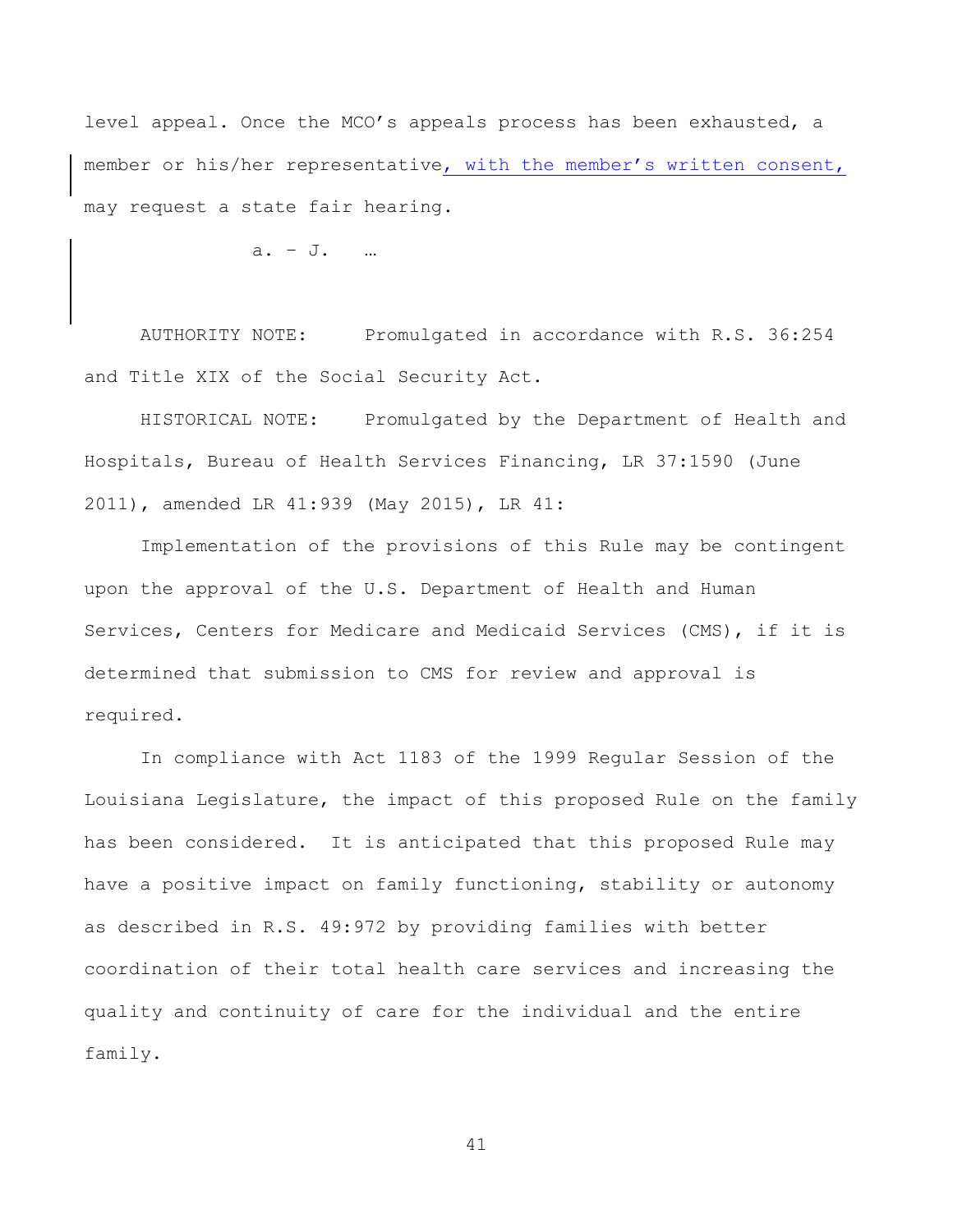In compliance with Act 854 of the 2012 Regular Session of the Louisiana Legislature, the poverty impact of this proposed Rule has been considered. It is anticipated that this proposed Rule may have a positive impact on child, individual, or family poverty in relation to individual or community asset development as described in R.S. 49:973 by reducing the financial burden on families through better coordinated health care services and increased continuity of care.

In compliance with House Concurrent Resolution (HCR) 170 of the 2014 Regular Session of the Louisiana Legislature, the provider impact of this proposed Rule has been considered. It is anticipated that this proposed Rule will have no impact on the staffing level requirements or qualifications required to provide the same level of service, no direct or indirect cost to the provider to provide the same level of service, and will have no impact on the provider's ability to provide the same level of service as described in HCR 170.

Interested persons may submit written comments to J. Ruth Kennedy, Bureau of Health Services Financing, P.O. Box 91030, Baton Rouge, LA 70821—9030 or by email to MedicaidPolicy@la.gov. Ms. Kennedy is responsible for responding to inquiries regarding this proposed Rule. A public hearing on this proposed Rule is scheduled for Thursday, September 24, 2015 at 9:30 a.m. in Room 118, Bienville Building, 628 North Fourth Street, Baton Rouge, LA. At that time all interested persons will be afforded an opportunity to submit data, views or arguments either orally or in writing. The deadline for